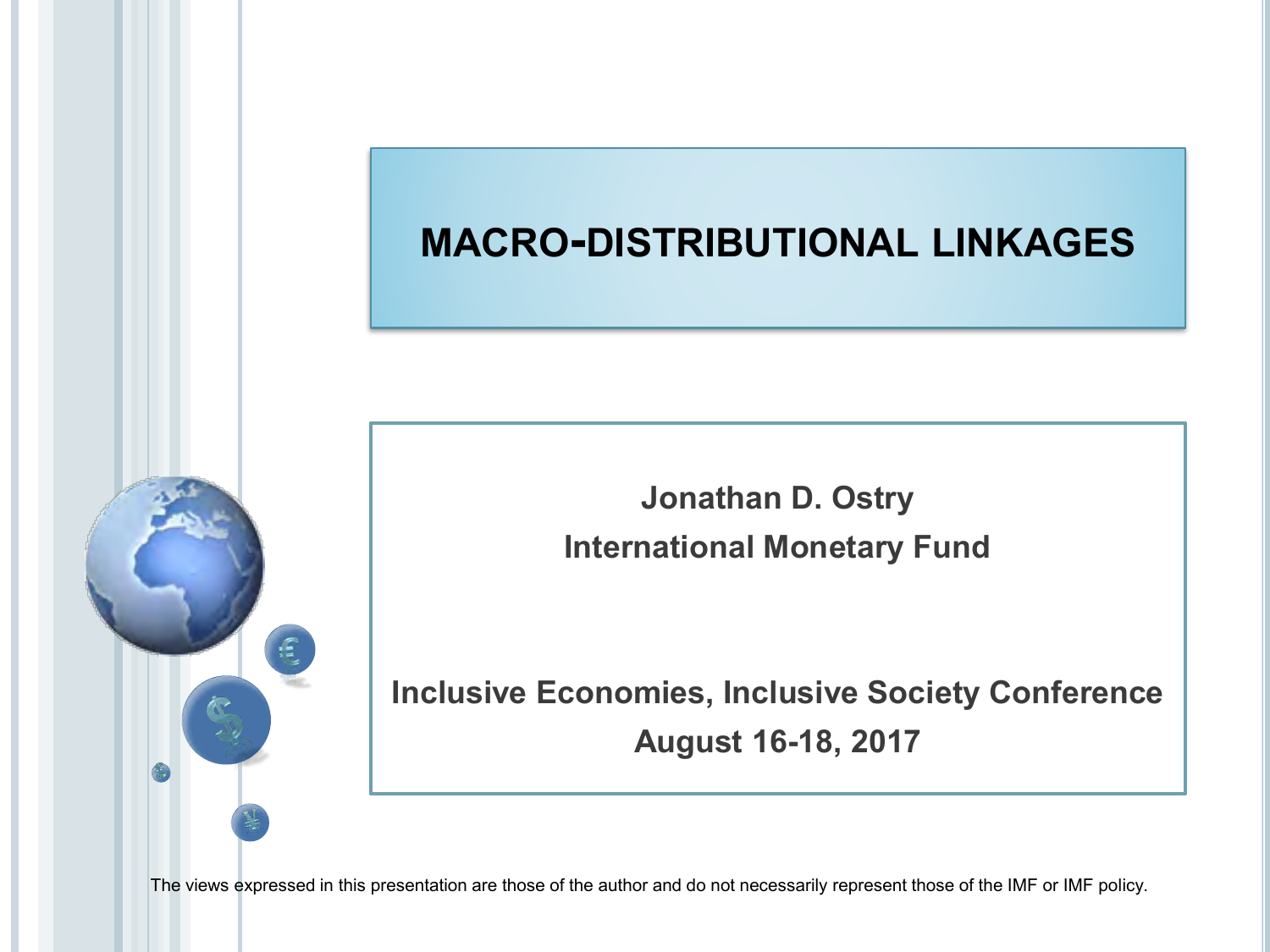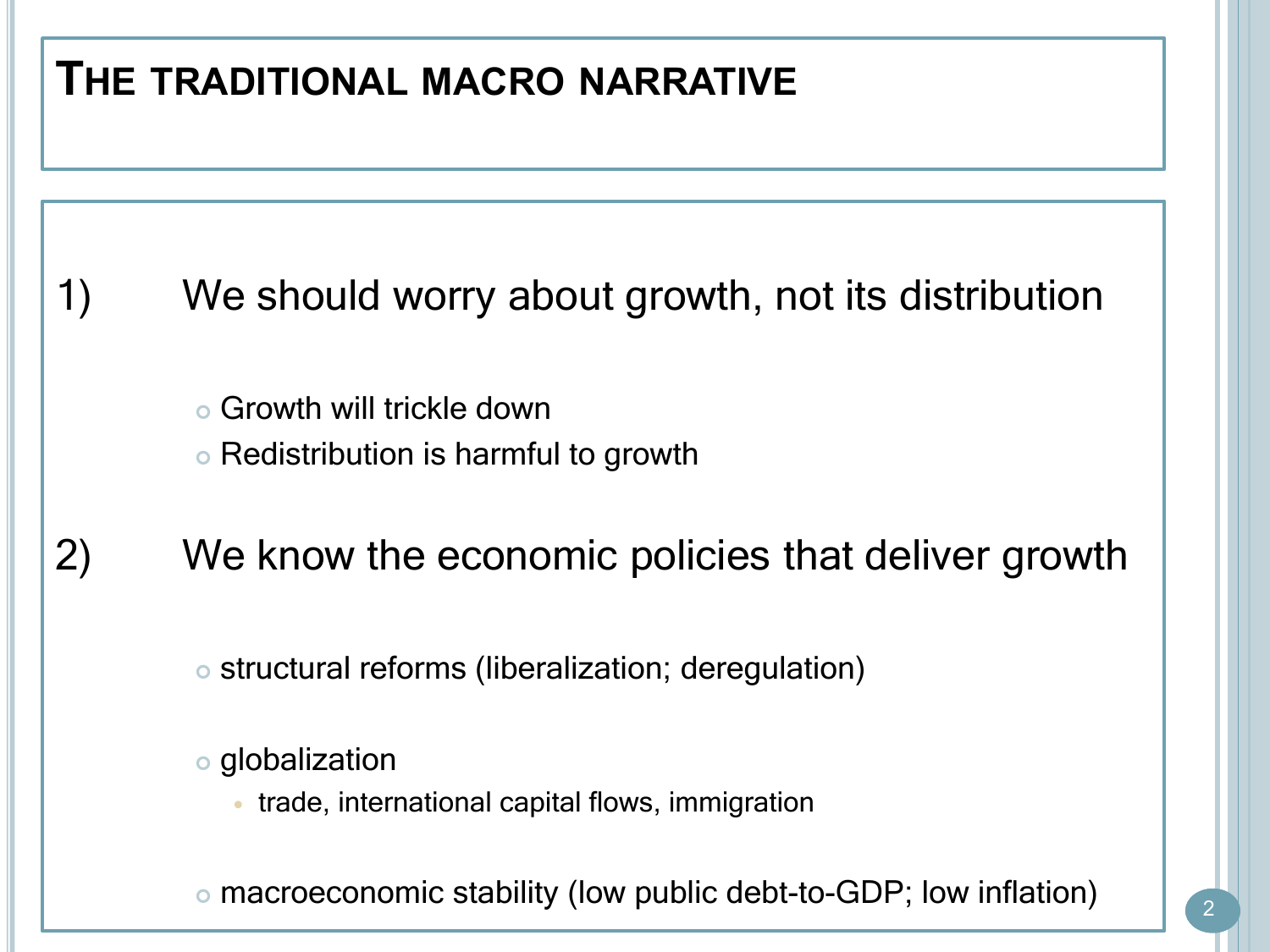## **TRADITIONAL NARRATIVE: GROWTH TRUMPS DISTRIBUTION**

#### Roots of trickle-down in Schumpeter

 "The capitalist achievement does not typically consist in providing more silk stockings for queens but in bringing them within reach of factory girls." (Capitalism, Socialism and Democracy, 1942)

#### Echoed by Lucas in his famous quotes

- "Is there some action a government of India could take that would lead the Indian economy to grow like Indonesia's? If so, what, exactly? The consequences for human welfare involved in questions like these are simply staggering: Once one starts to think about them, it is hard to think about anything else." (On the Mechanics of Economic Development, JME 1988)
- "Of the tendencies that are harmful to sound economics, the most seductive, and in my opinion the most poisonous, is to focus on *questions of distribution.*" (Minneapolis Fed Annual Report, 2004)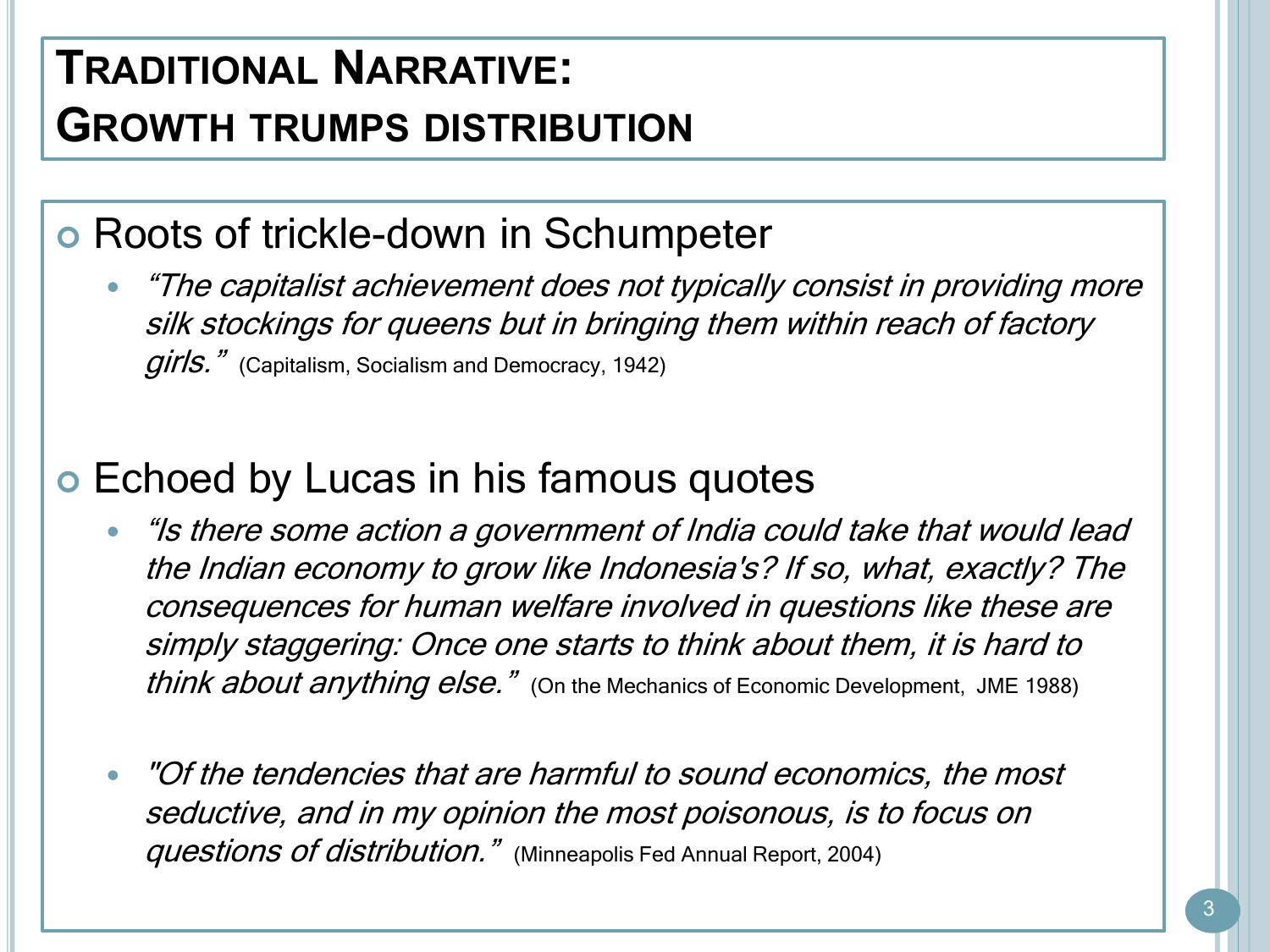## **PUSH TOWARD STRUCTURAL REFORMS, MACROECONOMIC STABILITY**

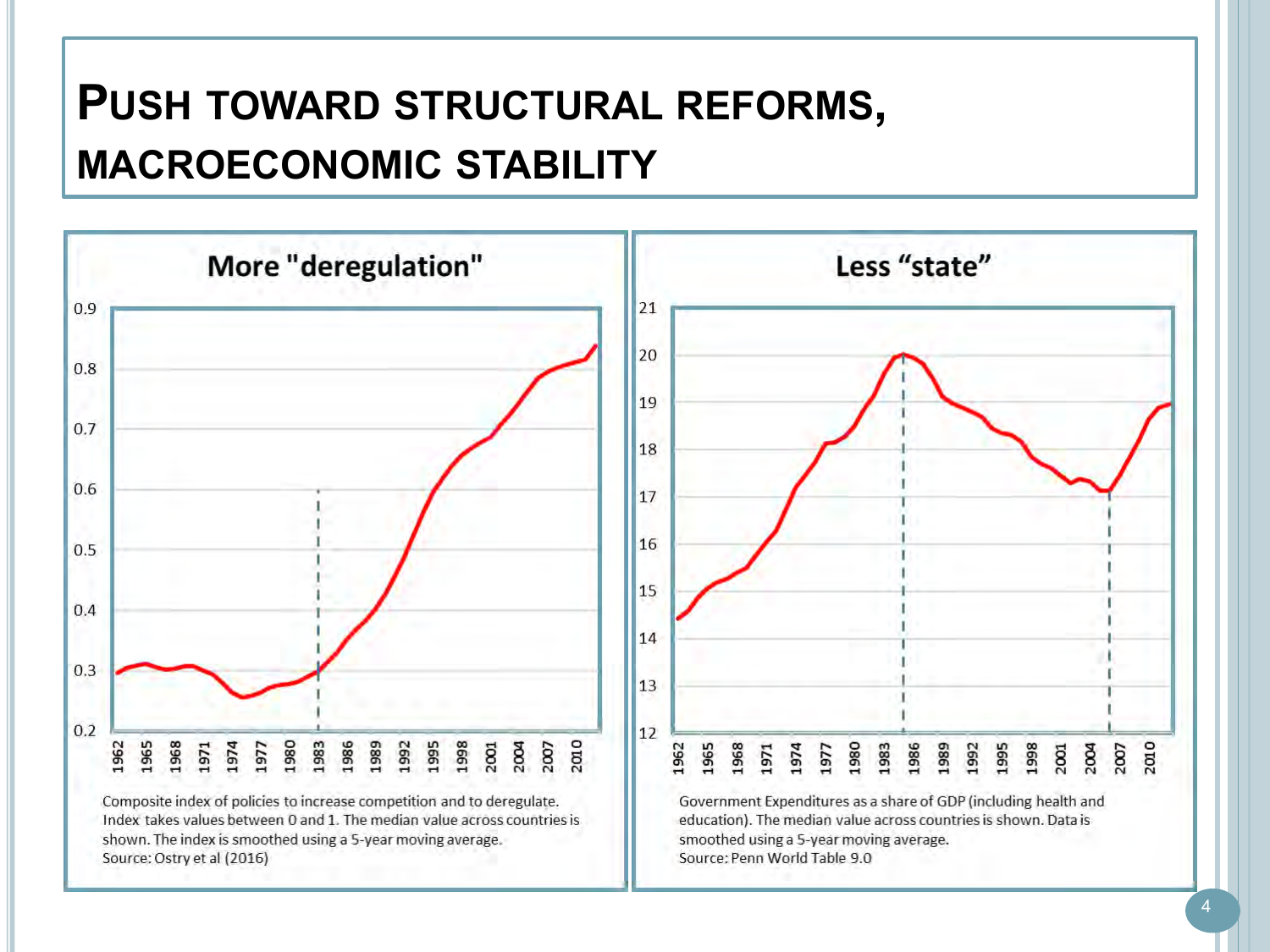### **THE MACRO-DISTRIBUTIONAL VIEW**

1) Growth and distribution should be analyzed together Results on links among growth, inequality and distribution

2) Economic policies pose efficiency-equity tradeoffs

structural reforms: do they deliver growth? what are equity effects?

Growth-equity tradeoffs of structural reforms

globalization: does it work for all?

Effects of capital account liberalization ("financial globalization")

macro stability: how low to go (with debt limits, inflation targets)?

**Effects of fiscal consolidation ("austerity")**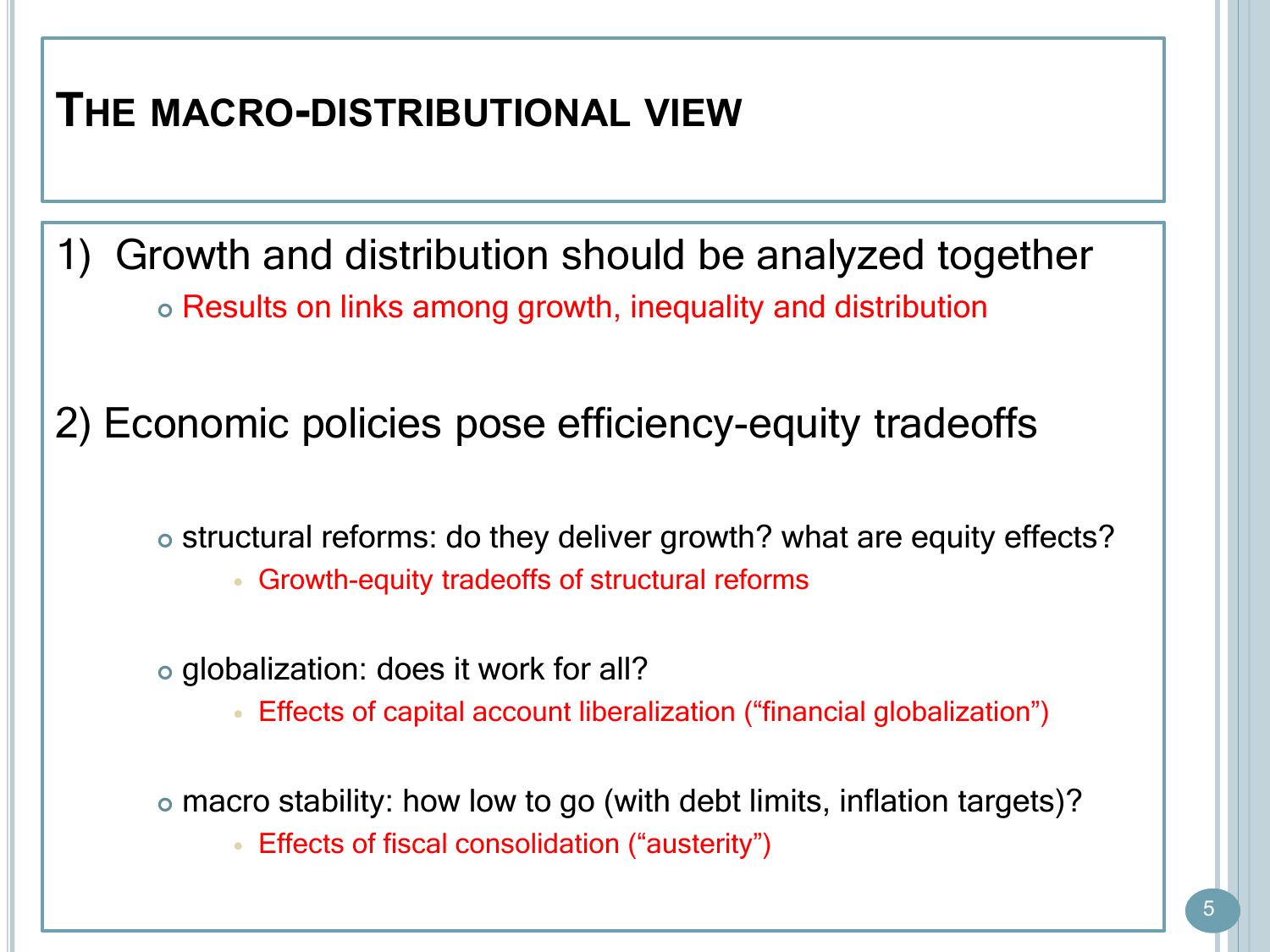## **MAIN FINDINGS**

1) Fragile growth and inequality are two sides of the same coin

2) Virtually all policies pose efficiency-equity tradeoffs

- Many structural policies deliver some growth but also raise inequality
- Globalization doesn't always work for all
	- Episodes of capital account liberalization followed by increased inequality, little benefit to growth, increased volatility
- Austerity can be costly
	- Episodes of fiscal consolidation hurt short-run growth & raise inequality
	- Paying down debt rapidly can be more costly than living with it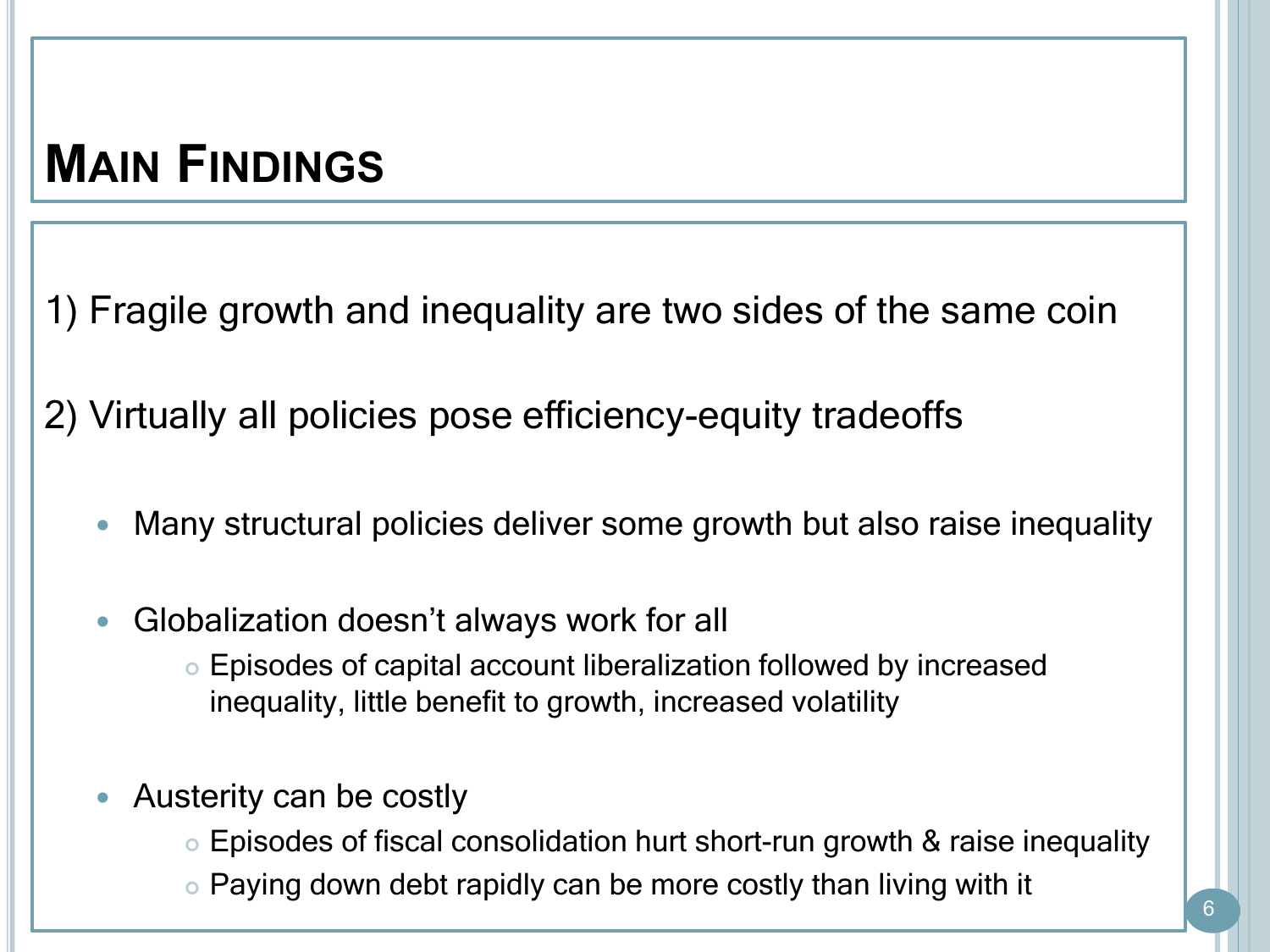### **POLICIES ARE A KEY DRIVER OF INEQUALITY**



*Determinants of the Gini measure of inequality based on a panel regression (90 countries; 5-year averages over 1970-2015 period) estimated using weighted average least squares. Each bar shows the percentage point increase in the Gini from a 1 standard deviation increase in the variable.* 

*Global trends: 'Technology' is share of ICT capital in total capital stock; 'Trade' is openness variable from Penn World Tables. Policies: 'Capital Account Liberalization' is measured using the Chinn-Ito Index. 'Domestic Financial Reform' is measured as in Ostry et al (2009). 'Government Size' is share of government in GDP; note (-) impact: higher government size reduces inequality. 'Currency crisis' is from Laeven and Valencia; Structural: 'share of industry' is manufacturing value added in GDP; 'Chief Executive' indicates whether govt. head is a military officer; 'mortality rate' (commonly included in inequality regressions). Source: Ostry, Furceri & Loungani (2016).*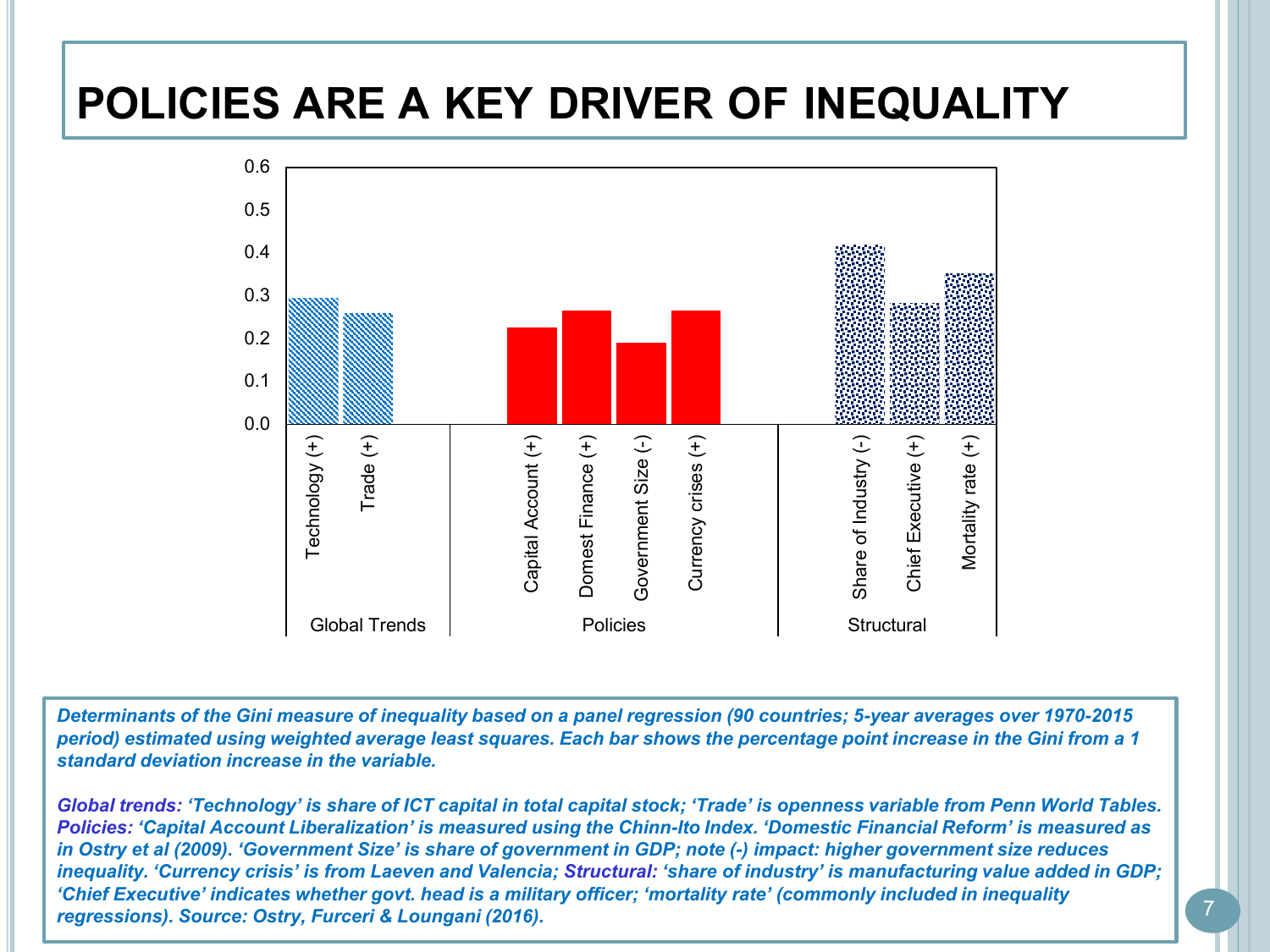## **RELATIONSHIP OF FINDINGS TO ONGOING DEBATES**

- Great concern has been voiced about inequality recently impact on social cohesion; political capture by elites, etc.
	- Our finding: there is a direct economic cost to inequality -- it leads to lower and less durable growth
- o Retreat from globalization (Brexit, Trump etc.)
	- Concerns about distributional effects of trade
	- Protests against migrants
	- Our finding: the effects of financial globalization should be part of the discussion -- it contributes as much to inequality as trade; it lowers workers' bargaining power and income share
	- In fact, financial globalization can make it difficult to mitigate distributional effects of international trade – it leads to a race to the bottom in taxation, eroding revenues needed for social benefits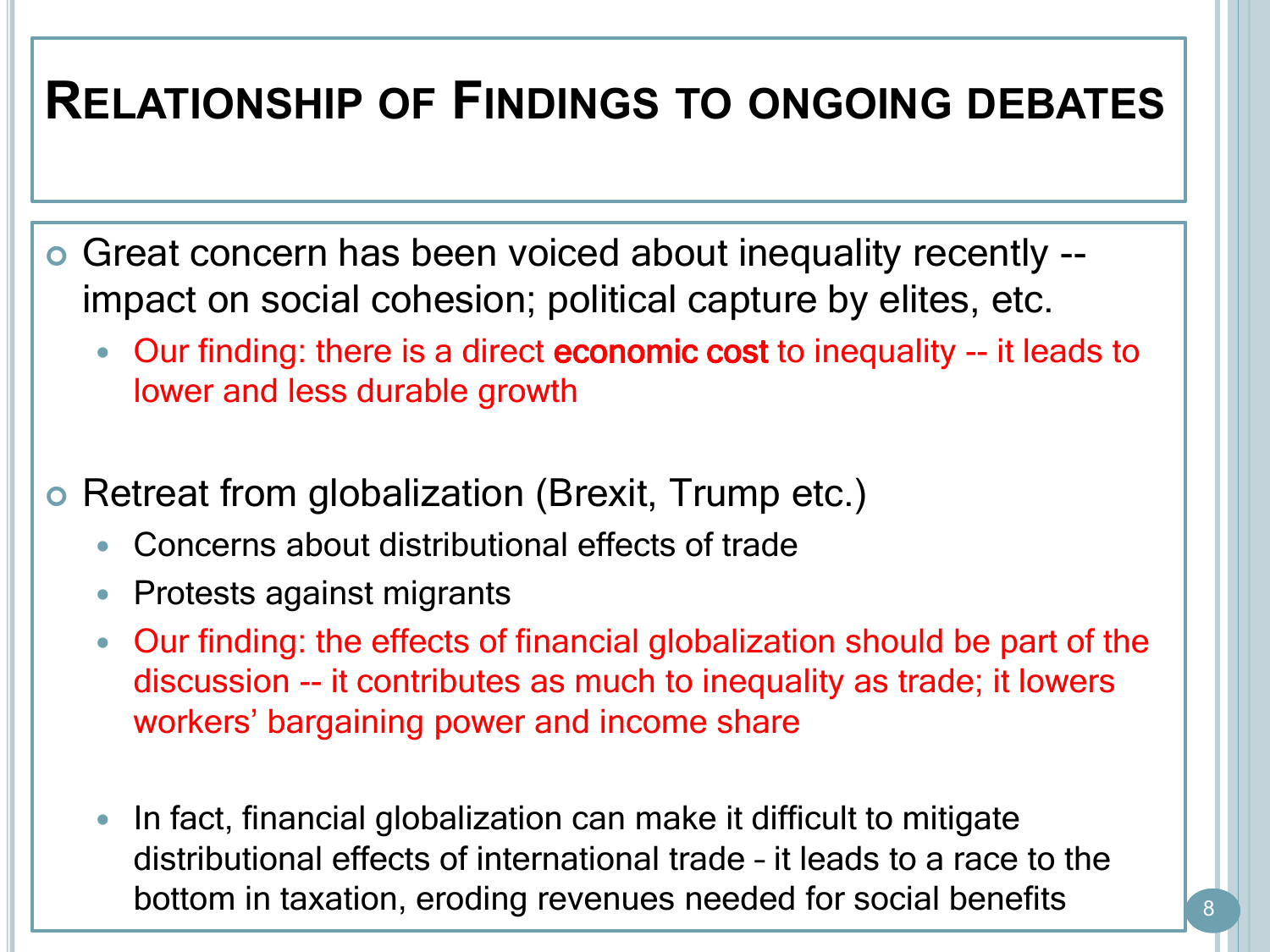# **GROWTH, INEQUALITY AND REDISTRIBUTION**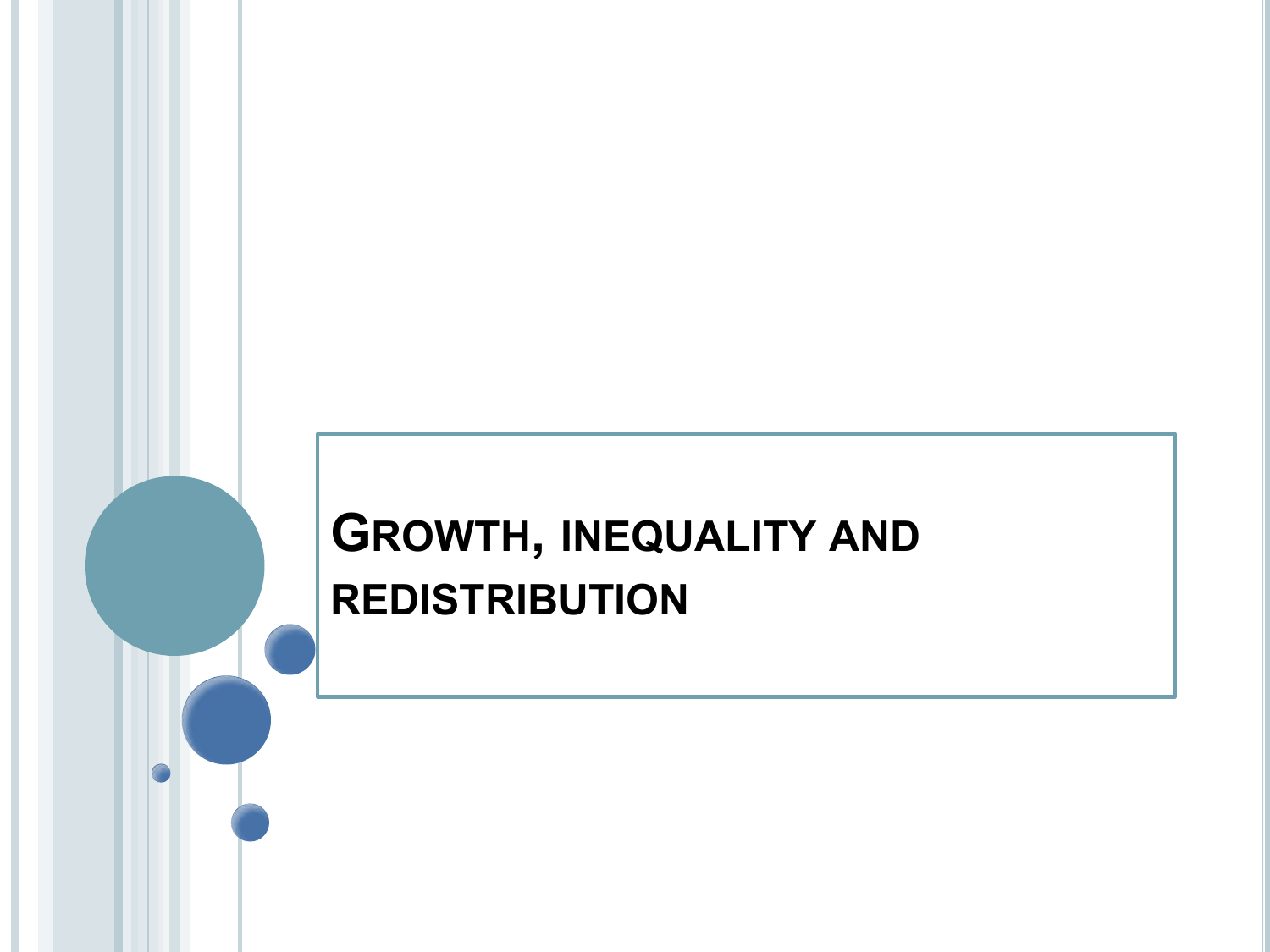## **CONTRIBUTION AND KEY FINDINGS**

#### Two approaches

- Panel growth regressions (growth rate over five-year horizons)
- Growth spell duration analysis

#### Data on inequality and redistribution

- Recently-complied cross-country dataset (Solt (2009))
- Distinguishes market and net income inequality
- Direct calculation of redistribution (Gini of market income – Gini of net income)

#### **o** Key findings

- Lower net inequality drives faster/more durable growth, for a given level of redistribution
- Redistribution appears generally benign in its impact on growth
	- Only in extreme cases, some evidence of direct negative effects on growth
- The combined direct and indirect effects of redistribution are pro-growth

i.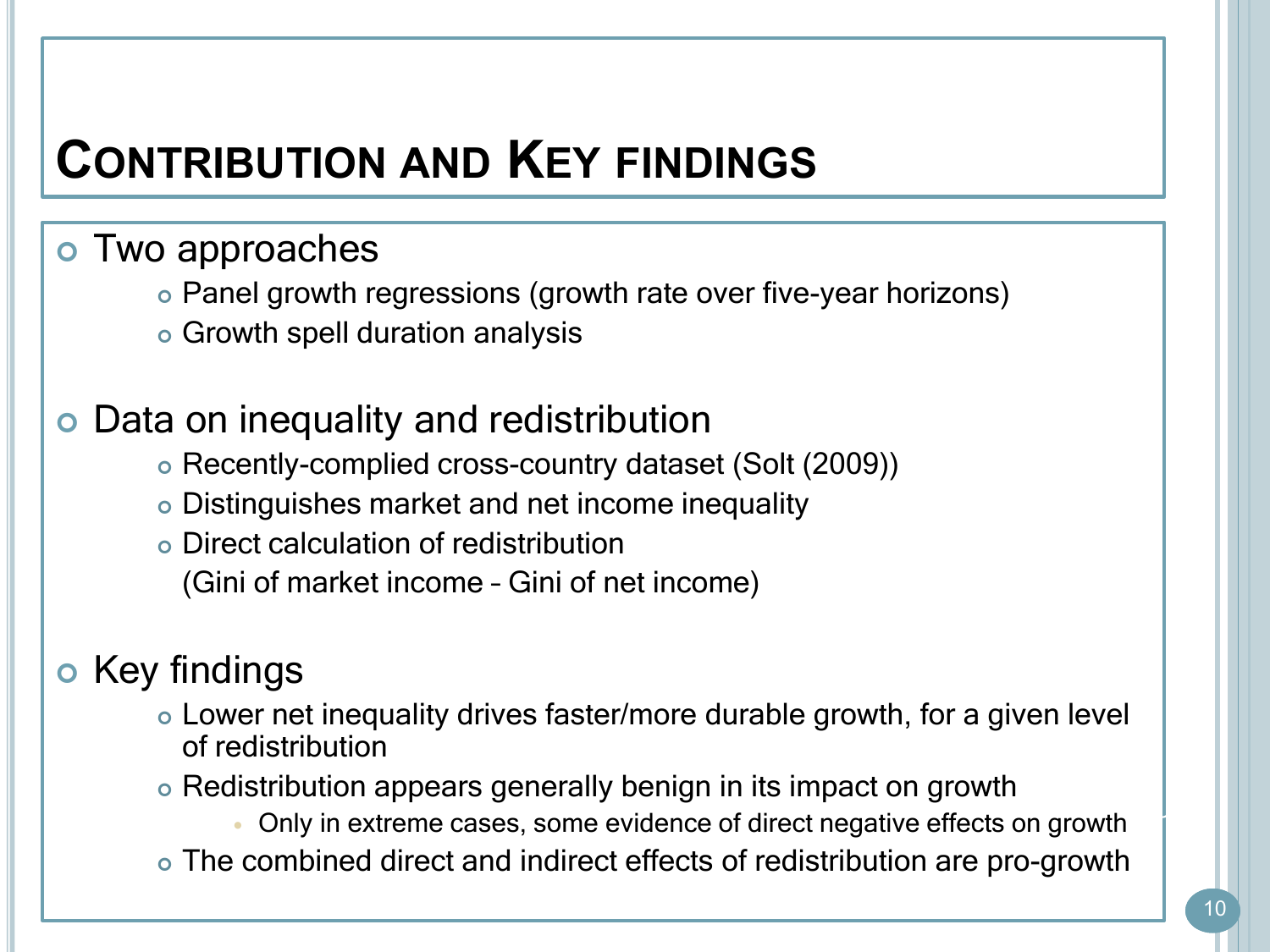# **INEQUALITY IS FOLLOWED BY WEAKER GROWTH REDISTRIBUTION DOESN'T HURT GROWTH**



- *Strong negative relation between the level of net inequality and growth in income per capita over the subsequent period*
- *Weak (positive) relationship between redistribution and subsequent growth*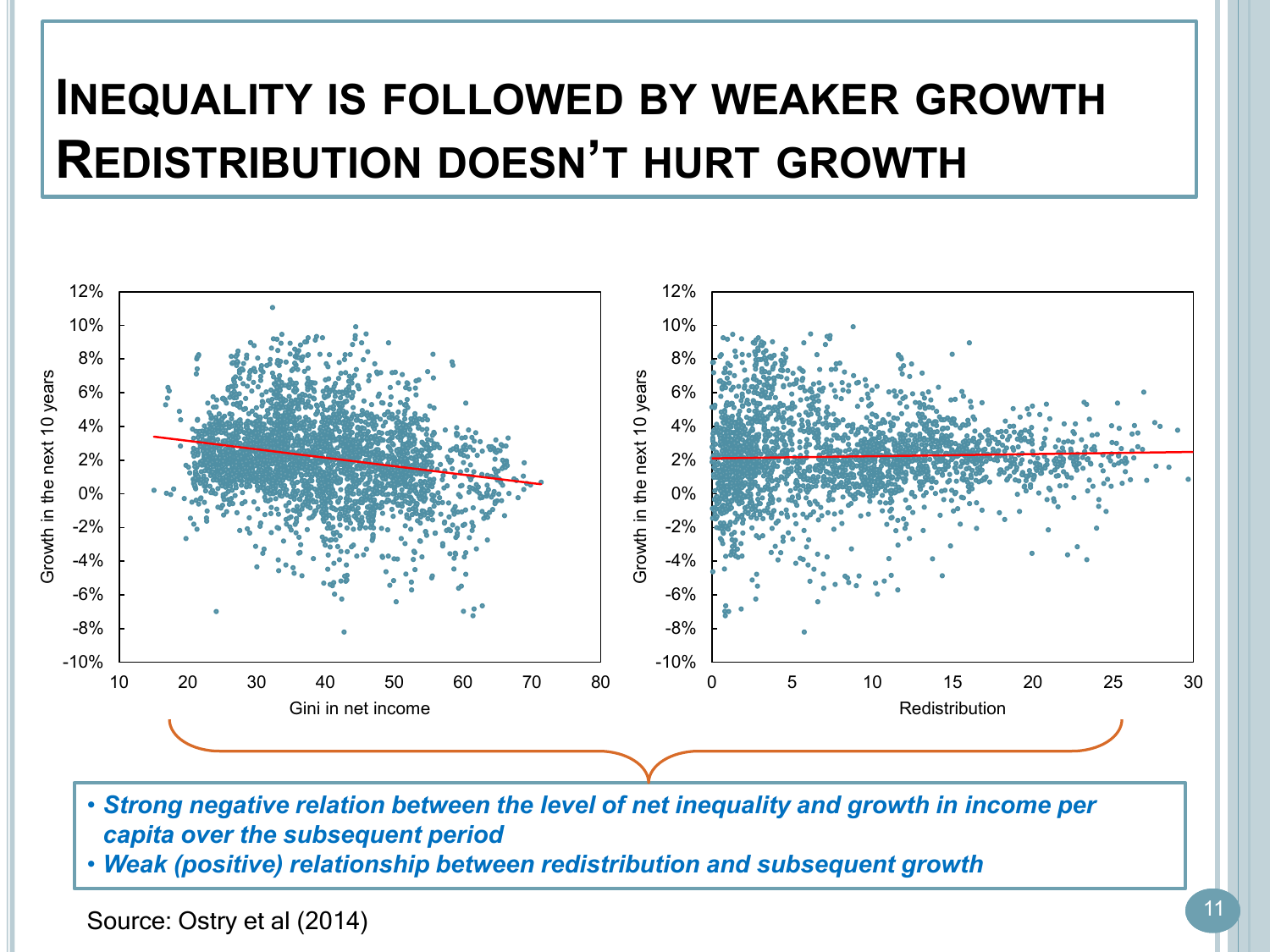# **BASELINE RESULTS FOR GROWTH: THE EFFECTS GRAPHICALLY**



• *An increase in net Gini from 37 (such as in the United States in 2005) to 40 (such as in Morocco in 2005) decreases growth on average by 0.5 percentage points, that is, from 5 percent to 4.5 percent per year (holding redistribution and initial income constant)*

• *An increase in redistribution from the 50th to the 60th percentile (also roughly a 3-Gini-point change) increases the growth rate slightly (controlling for inequality and initial income)*

• *The total effect of a 10-percentile change in redistribution is to increase the annual growth rate by 0.5 percentage points*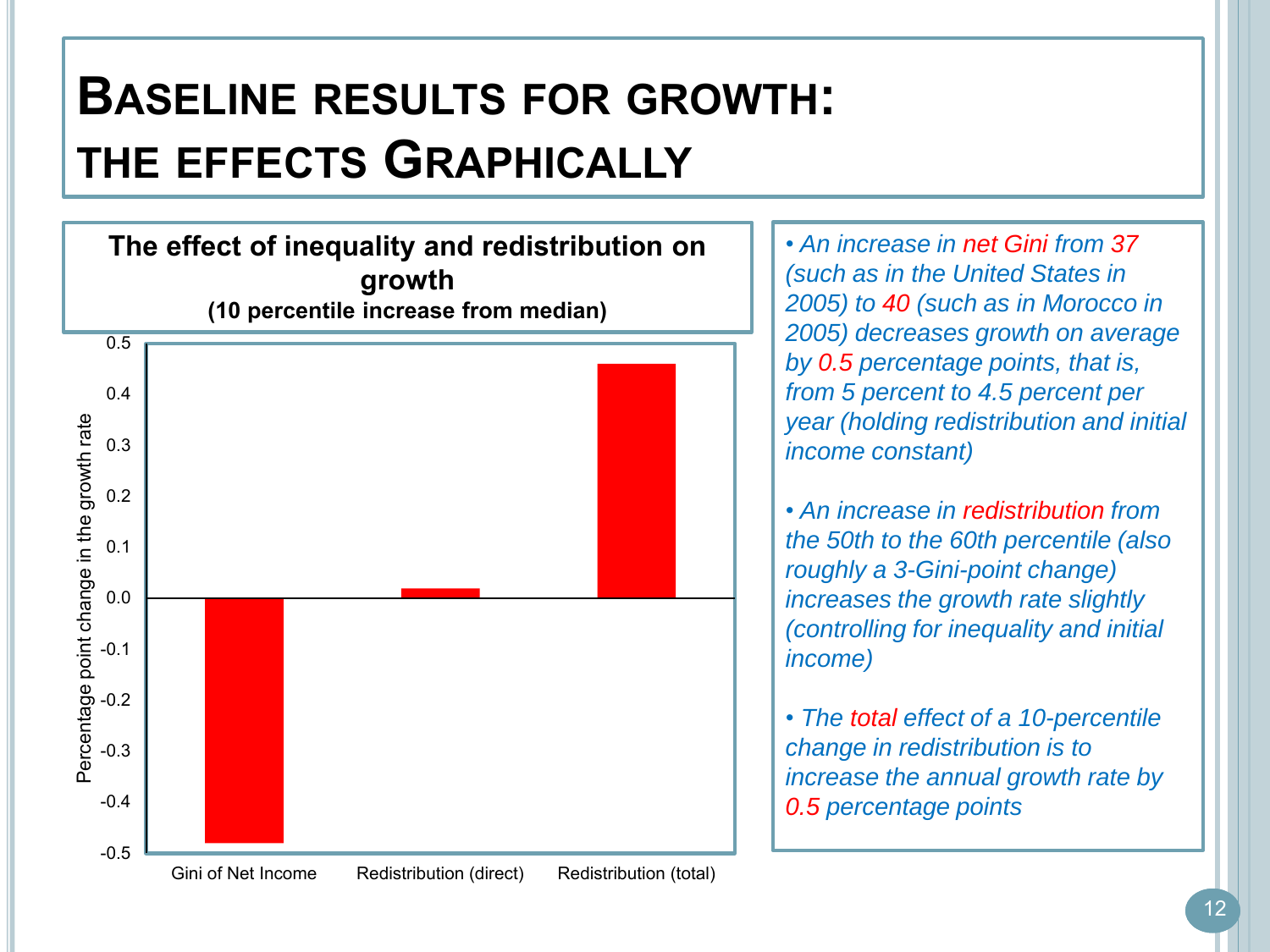## **INEQUALITY LOWERS DURATION OF GROWTH SPELLS REDISTRIBUTION DOESN'T AFFECT DURATION**

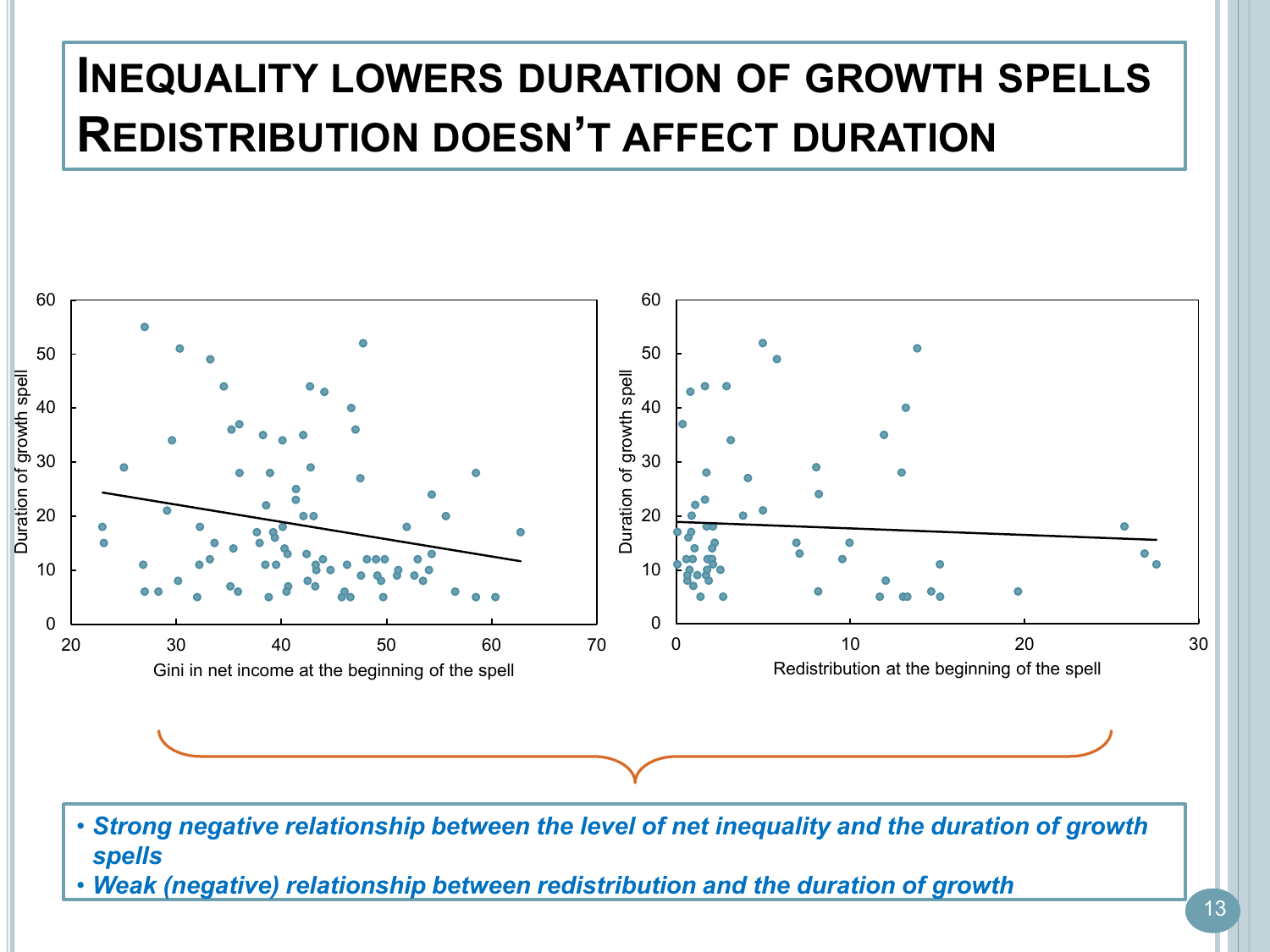# **BASELINE RESULTS FOR GROWTH SPELLS: THE EFFECTS GRAPHICALLY**

The effect of inequality and redistribution on growth spell duration (10 percentile increase in each variable)



• *For large redistributions, the estimated negative effect of redistribution on growth duration is somewhat larger than the estimated positive effect of the resulting reduction in inequality* 

14 • *For smaller redistribution (less than 13 Gini points) the overall effect is growthpositive: roughly neutral direct effects of redistribution, and a protective effect of the resulting reduction in inequality*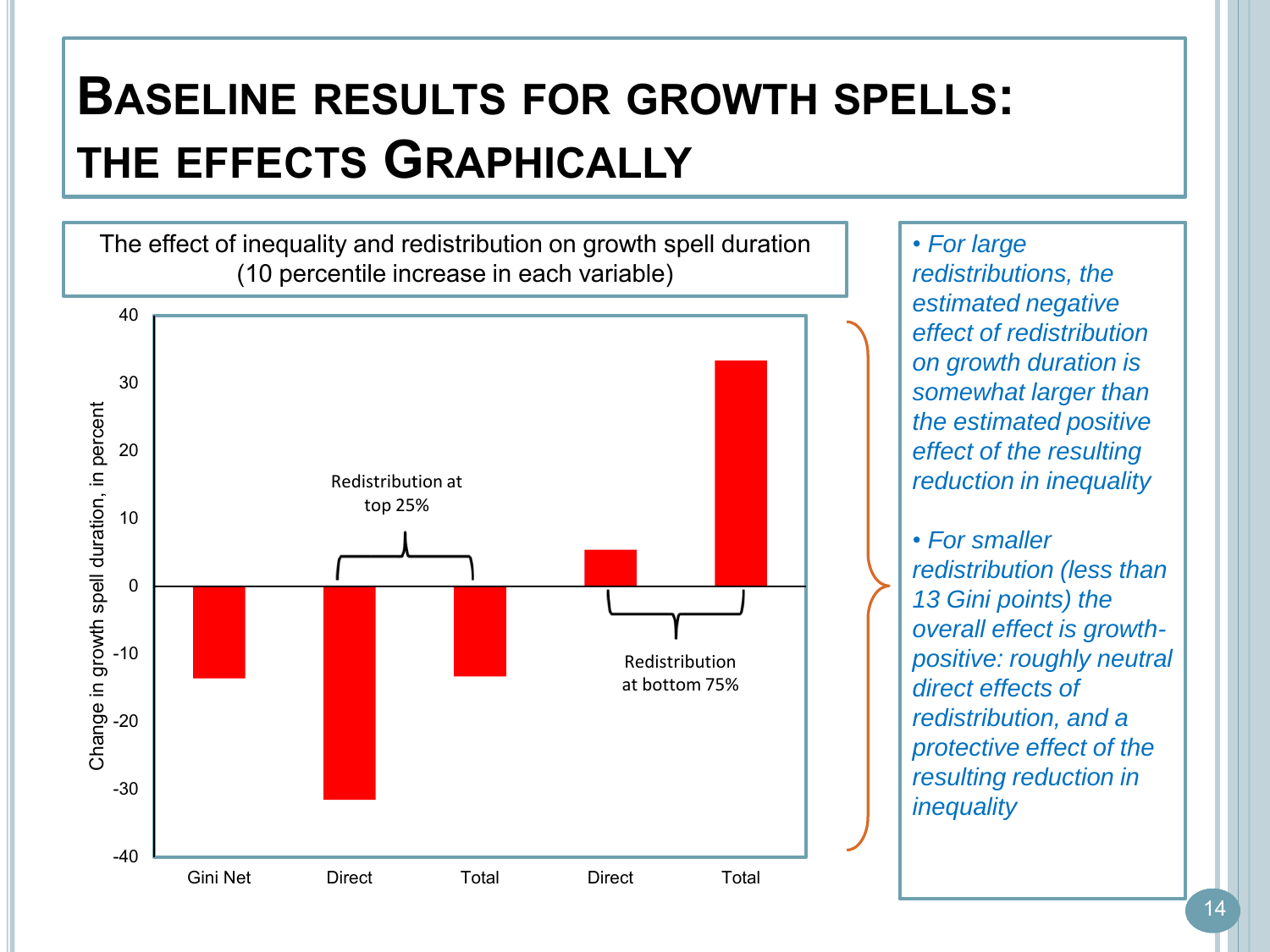## **GROWTH-EQUITY TRADEOFFS IN STRUCTURAL REFORMS**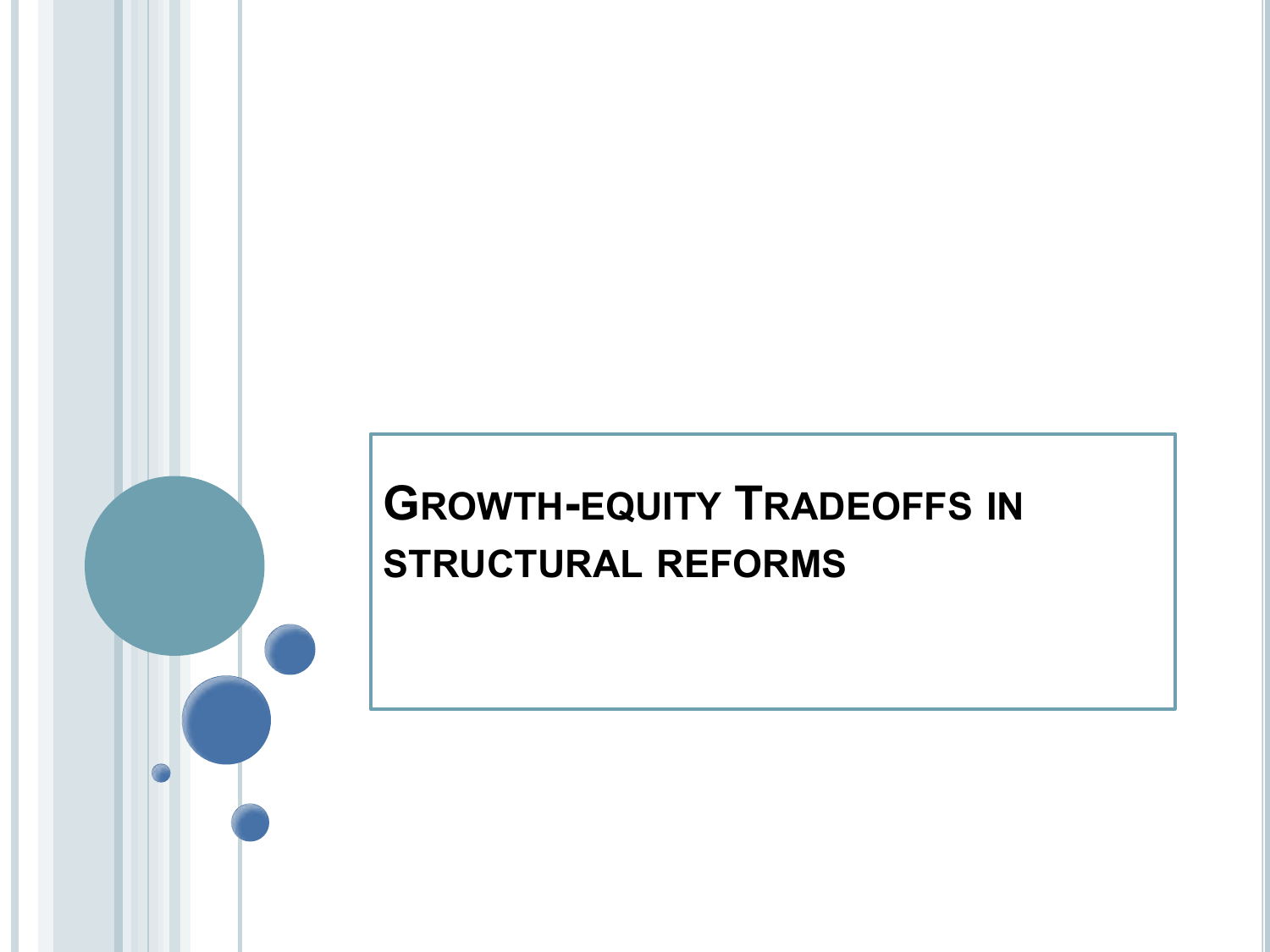## **QUESTIONS**

 Do structural reforms give rise to growth-equity trade-offs i.e. do reforms that aim to boost potential output also change the distribution of income?

- o If reforms increase inequality, what is the total effect of reforms on growth?
	- Higher inequality is bad for growth.
	- If reforms increase inequality, then the increase in inequality can dampen growth
	- What is the net effect of reforms on growth after taking into account the increase in inequality?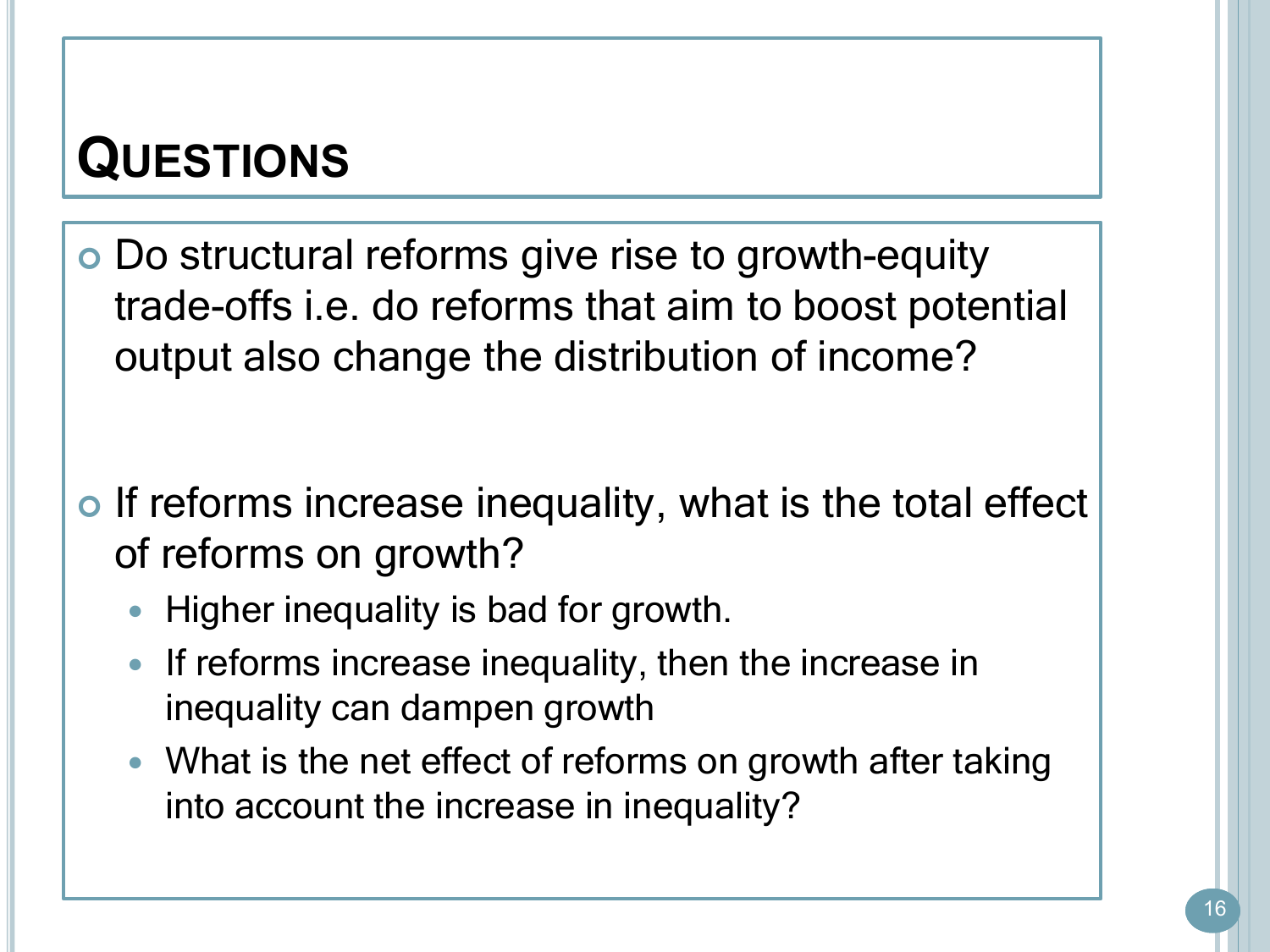### **REFORM INDICES OVER TIME BY INCOME LEVEL**







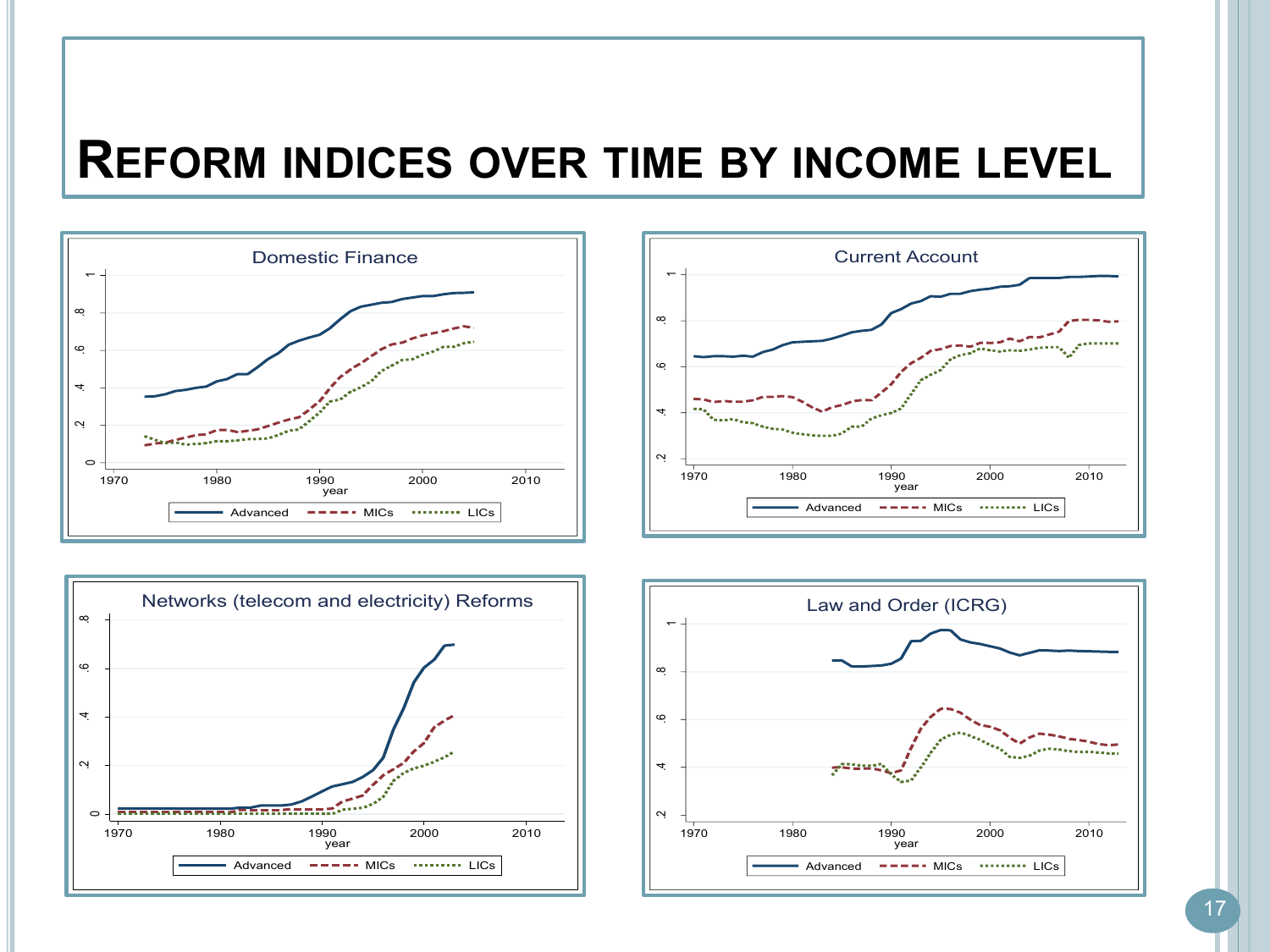# **GROWTH AND EQUITY EFFECTS OF STRUCTURAL REFORMS**

Each panel plots the long-run effect on the level of income and the level of inequality of moving the reform variable from the median to the 75<sup>th</sup> percentile.







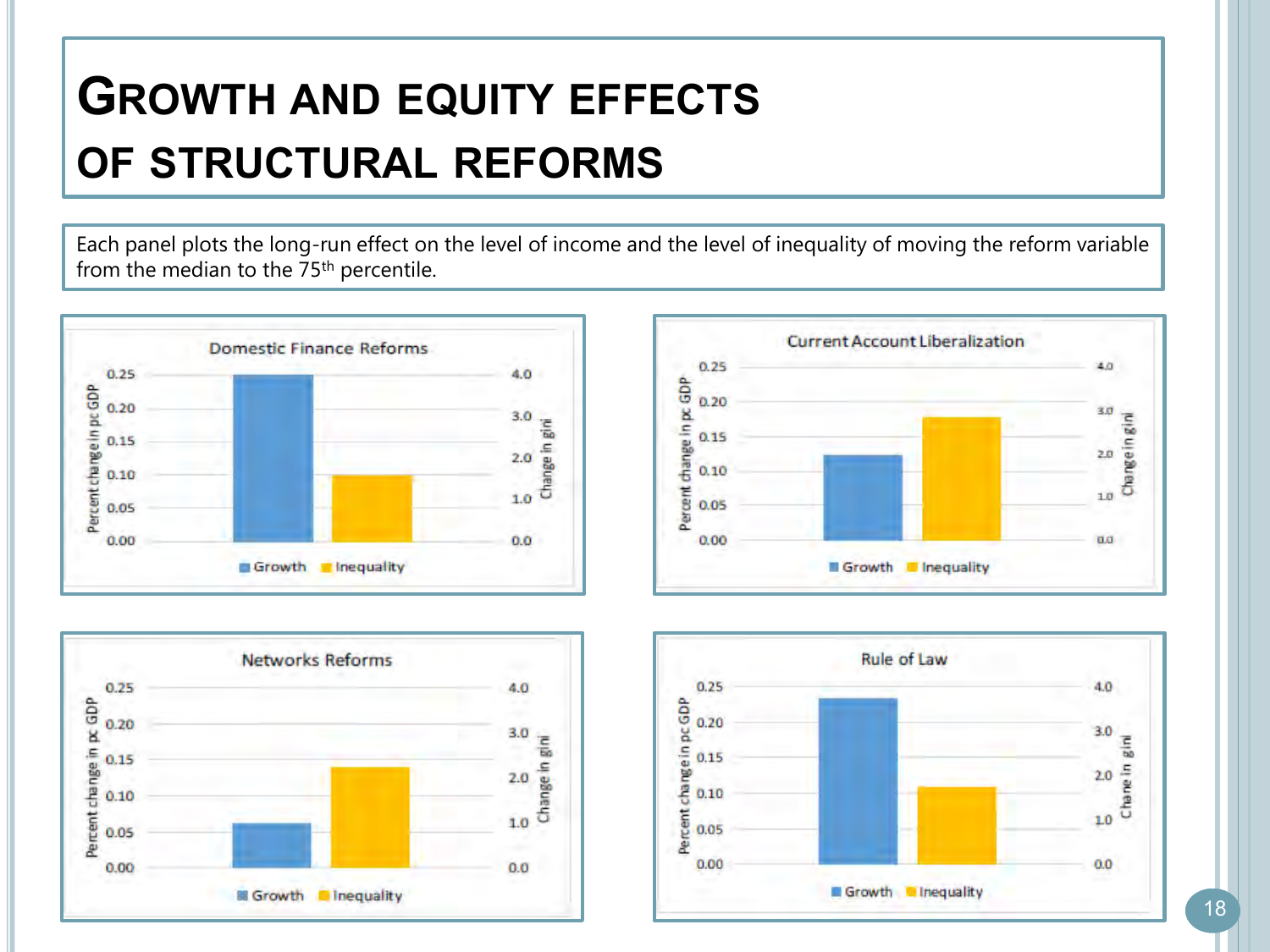### **DIRECT AND INDIRECT EFFECTS**





What is the net effect of these reforms on growth after taking into account the higher inequality?

Combine the growth and inequality regression results and simulate to answer this question.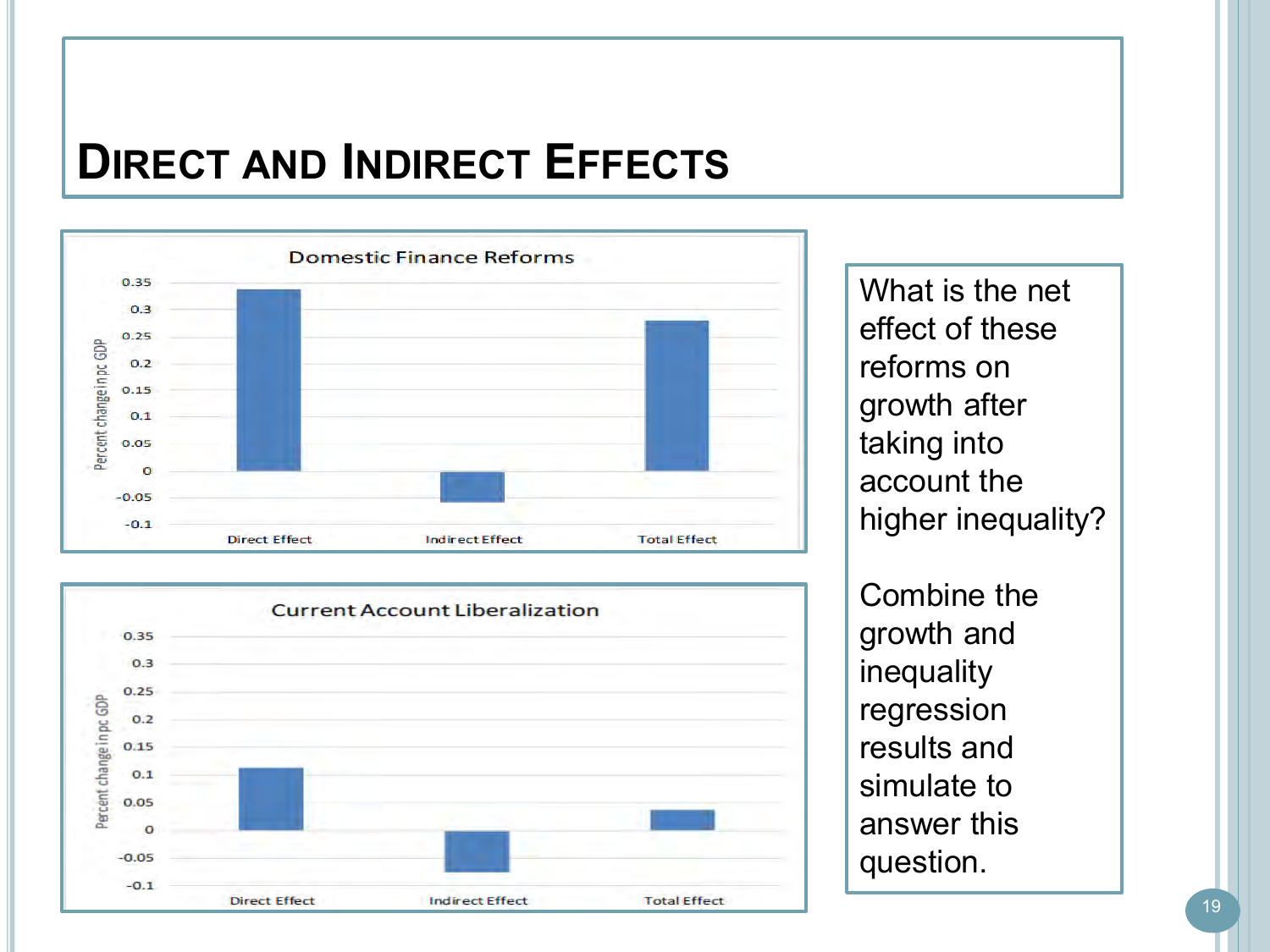**EFFICIENCY-EQUITY TRADEOFFS: CAPITAL ACCOUNT LIBERALIZATION ("FINANCIAL GLOBALIZATION")**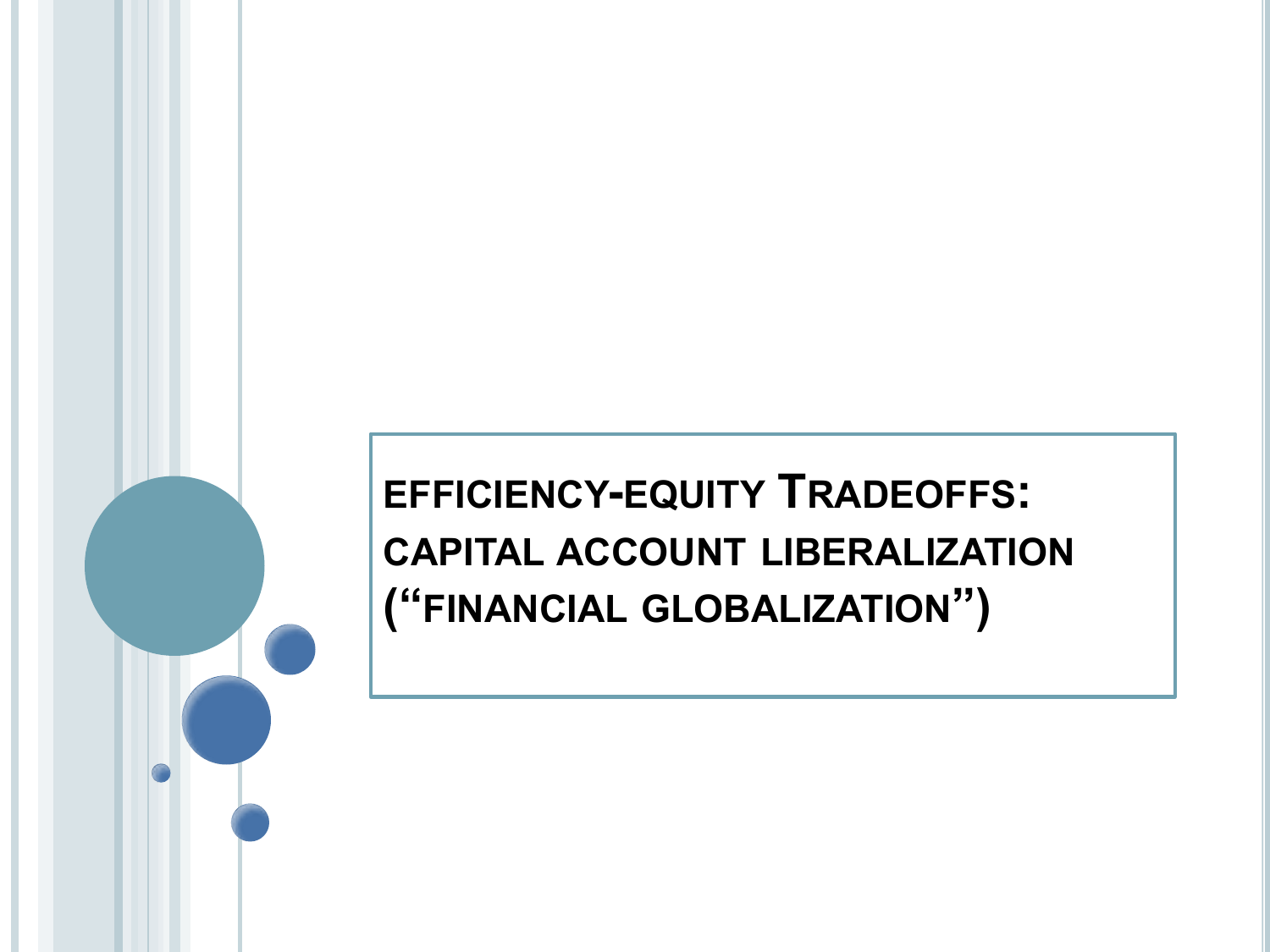### **INTERNATIONAL CAPITAL MOBILITY: STORY LINE**

- Great benefits in theory, but growth and risk-sharing benefits are elusive
- o In fact, for many countries (particularly EMs), capital flows are source of volatility and crisis
- Evidence also shows adverse distributional impacts
	- $\circ$  Liberalization can increase likelihood of financial crises ( $\uparrow$  inequality if disproportionate impact on poor)
	- $\circ$  Capital mobility acts as 'threat' to locate production abroad ( $\uparrow$  inequality as labor bargaining power and labor share declines)
- Causality may run from financial integration, to crisis propensity, to inequality, to fragile growth
- Given the evidence, our view on international capital mobility has evolved towards greater acceptance of:
	- Capital controls to lower volatility and odds of crisis
	- Redistribution & pre-distribution tools to mitigate distributional impacts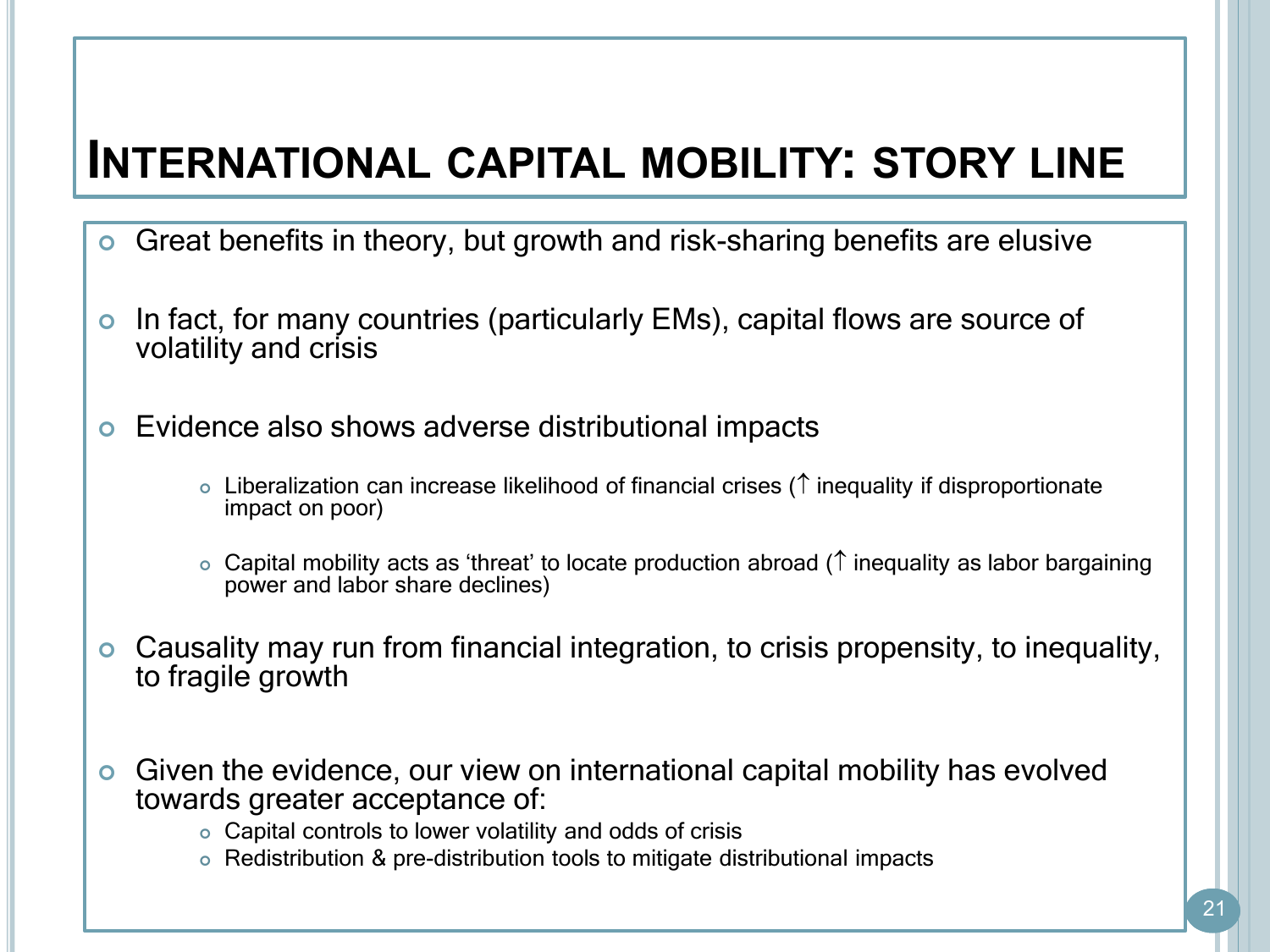| UNCERTAINTY SURROUNDING THE BENEFITS                                                                                                                                                                          |
|---------------------------------------------------------------------------------------------------------------------------------------------------------------------------------------------------------------|
|                                                                                                                                                                                                               |
| Overall, the positive impact of capital account liberalization on<br>$\bullet$<br>growth is small                                                                                                             |
| • Unbundling the flows: FDI vs. "hot money"                                                                                                                                                                   |
| • Sequencing matters: liberalization of capital account ahead of<br>domestic financial reforms lowers growth benefits and raises<br>stability risks (in terms of both macro volatility and crisis propensity) |
| But even appropriately sequenced liberalization creates costs:<br>$\bullet$<br>• Exchange rate volatility                                                                                                     |
| • Macro and financial stability risks                                                                                                                                                                         |
| Source: Ostry et al (JIE, 2012)                                                                                                                                                                               |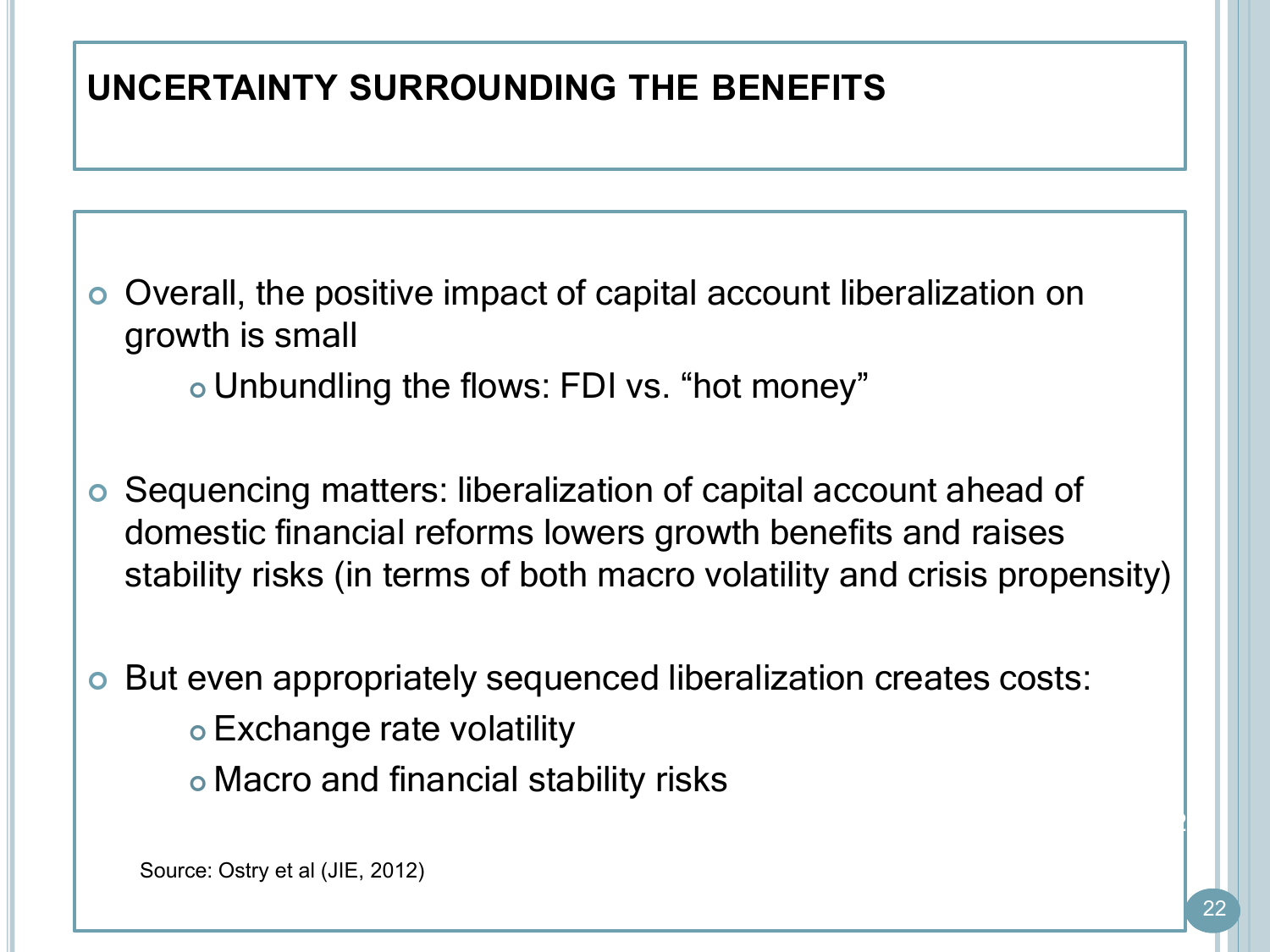## **CAPITAL SURGES AND FINANCIAL CRISES**



The panel on the left shows the total number of surges ending in a given year and those that end in a financial crisis. The panel on the right compares capital flow reversal and growth between surges that end in a crisis and those that do not. The analysis is based on data for 53 emerging market economies over 1980-2014. Source: Ghosh, Ostry and Qureshi (AER P&P, 2016)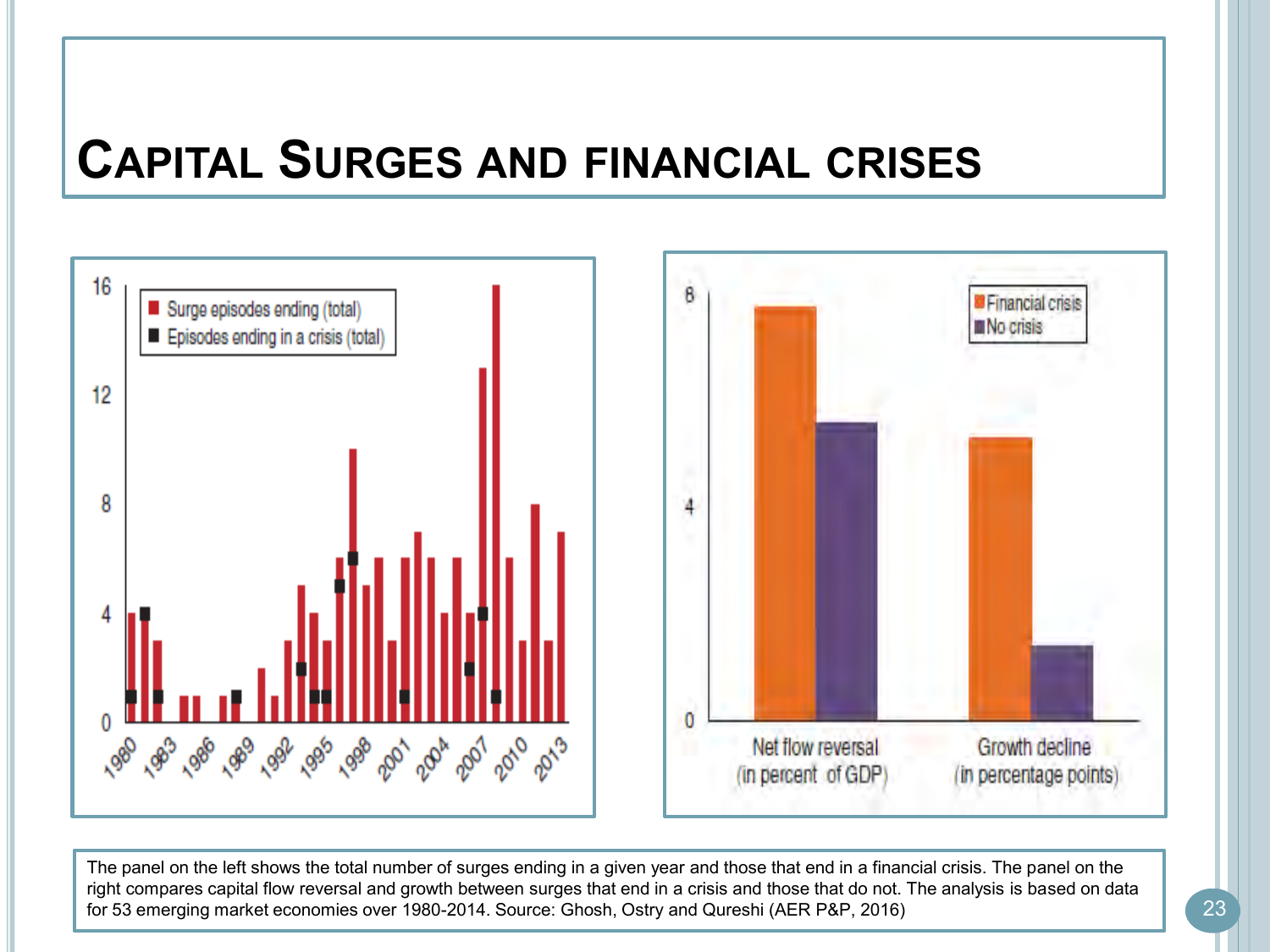### **EFFICIENCY AND EQUITY EFFECTS**



Estimated impact on growth and market Gini following a capital account liberalization episode. Liberalization is measured using the Chinn-Ito index. Estimates are based on an autoregressive distributed lag model (ARDL). The horizontal scale is in years before or after the episode. The vertical scale shows percent change. See Ostry, Loungani and Furceri (2016, F&D) for details.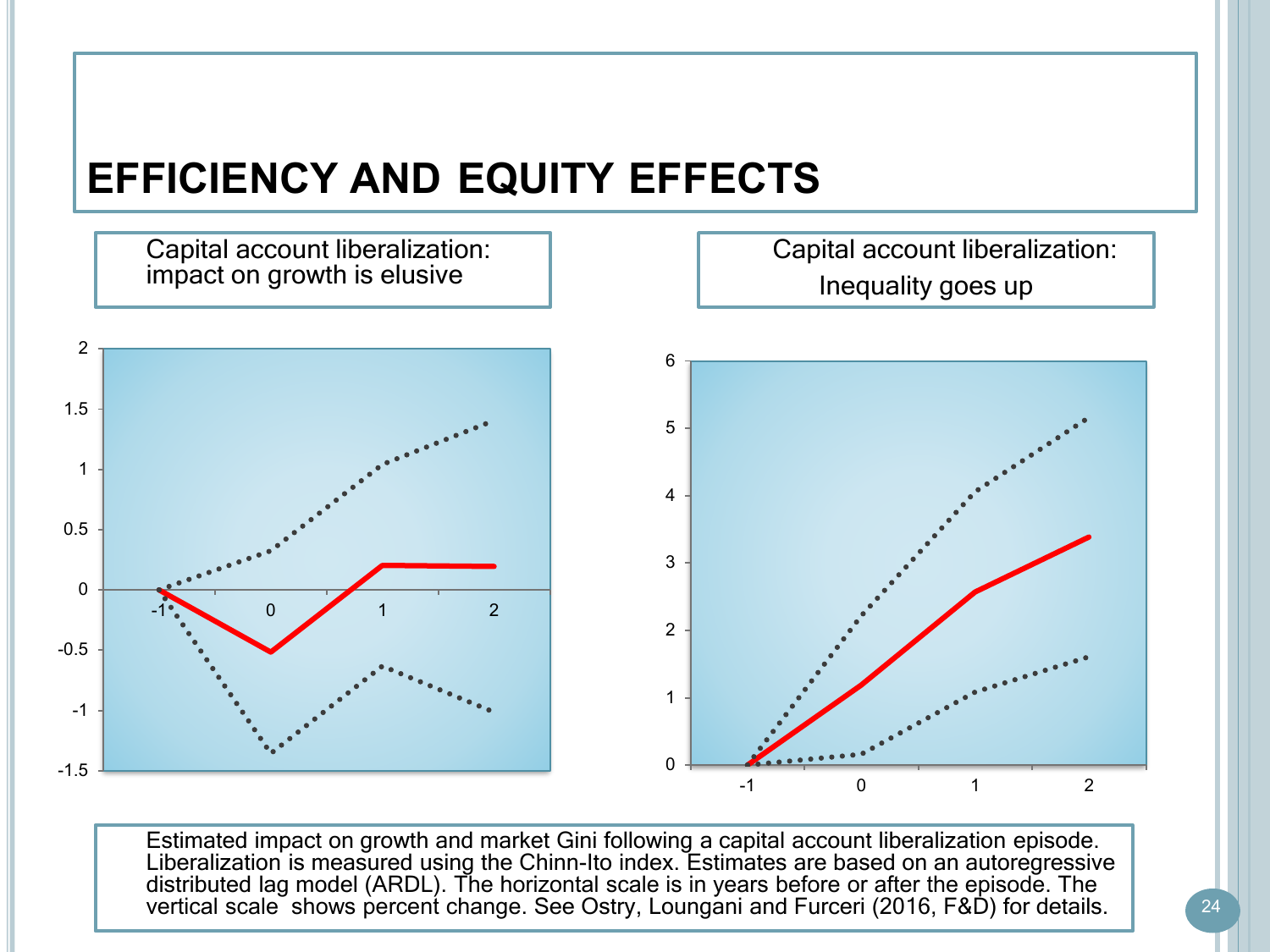## **SUPPORT FOR CAPITAL CONTROLS GROWING**

#### We are not in Genoa anymore

- Genoa Monetary Conference (1922): "All artificial control of operations in exchange… is futile and mischievous" - a sentiment, however, which lives on in some quarters: "I have only eight seconds left to talk about capital controls. But that's OK. I don't need more time than that to tell you: they don't work, I wouldn't use them, I wouldn't recommend them" (Carstens, 2015)
- Bretton Woods architecture recognized that capital controls would be needed
	- Keynes (1944): "What used to be heresy is now endorsed as orthodoxy"
	- White (1937): "Without the co-operation of other countries such control is difficult"
- In the 1970s, US favored capital mobility to help generate dollar devaluation
	- And the IMF became a cheerleader for open capital markets: "What I would like to do is to persuade those of you who remain skeptical… that the benefits of liberalizing the capital account outweigh the potential costs" (Fischer, 1997)
- But since the GFC, the IMF has outlined a greater role for controls
	- The Economist, commenting on Ostry et al. (2010): "The IMF...acknowledges that controls on capital inflows can be a useful tool. For an organization that has long focused on the distortions such controls create, the shift is significant. It is also timely."
	- Even Fischer became a "convert": "*What useful purpose is served by short-term* international capital flows?" (Fischer, 2014)
- Liberalization may reduce welfare in a second-best world (Rodrik, 2015), by causing excessive ER volatility or an ER level damaging for development (Jeanne, 2015)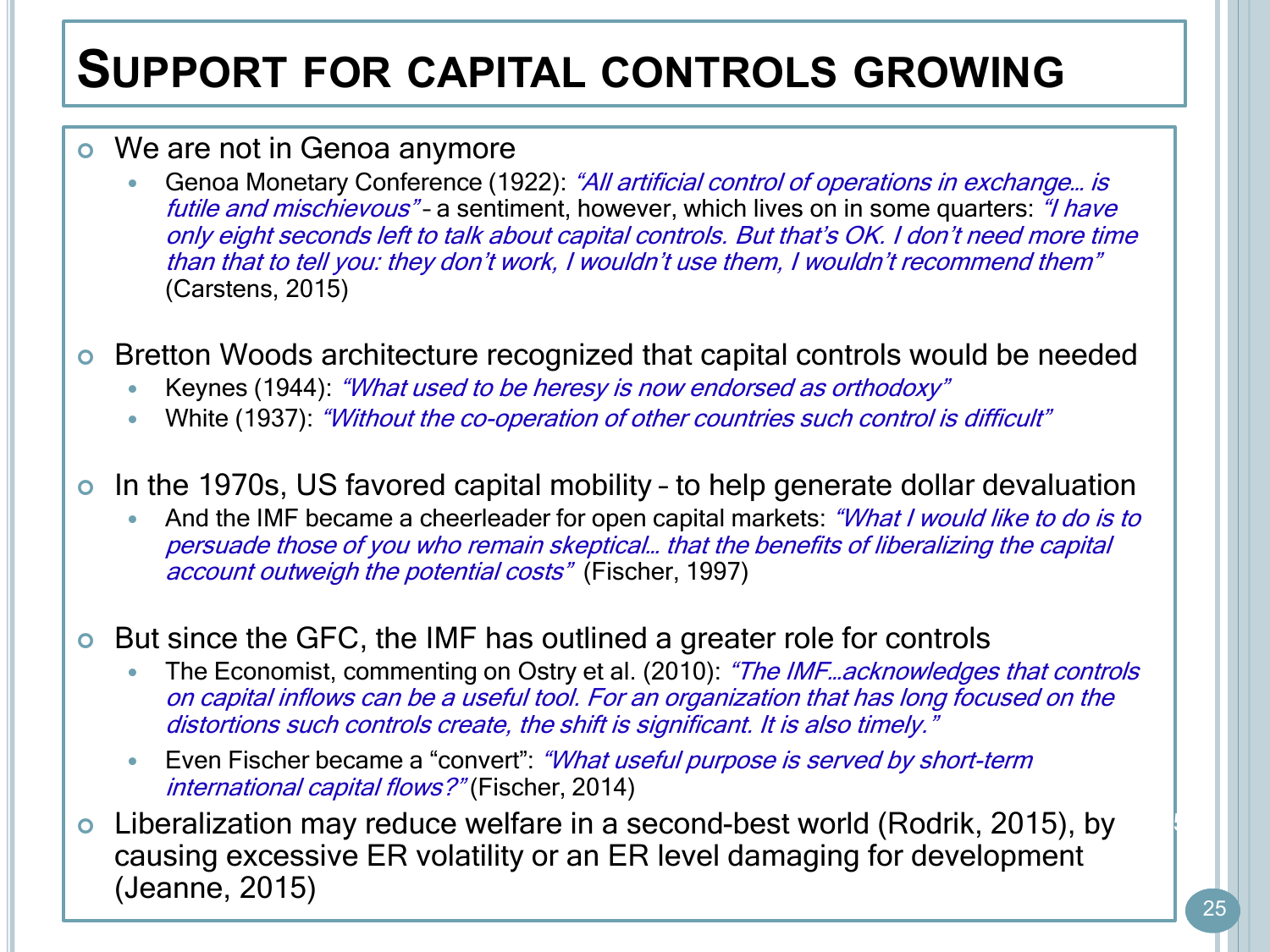**EFFICIENCY-EQUITY TRADEOFFS: FISCAL CONSOLIDATION ("AUSTERITY")**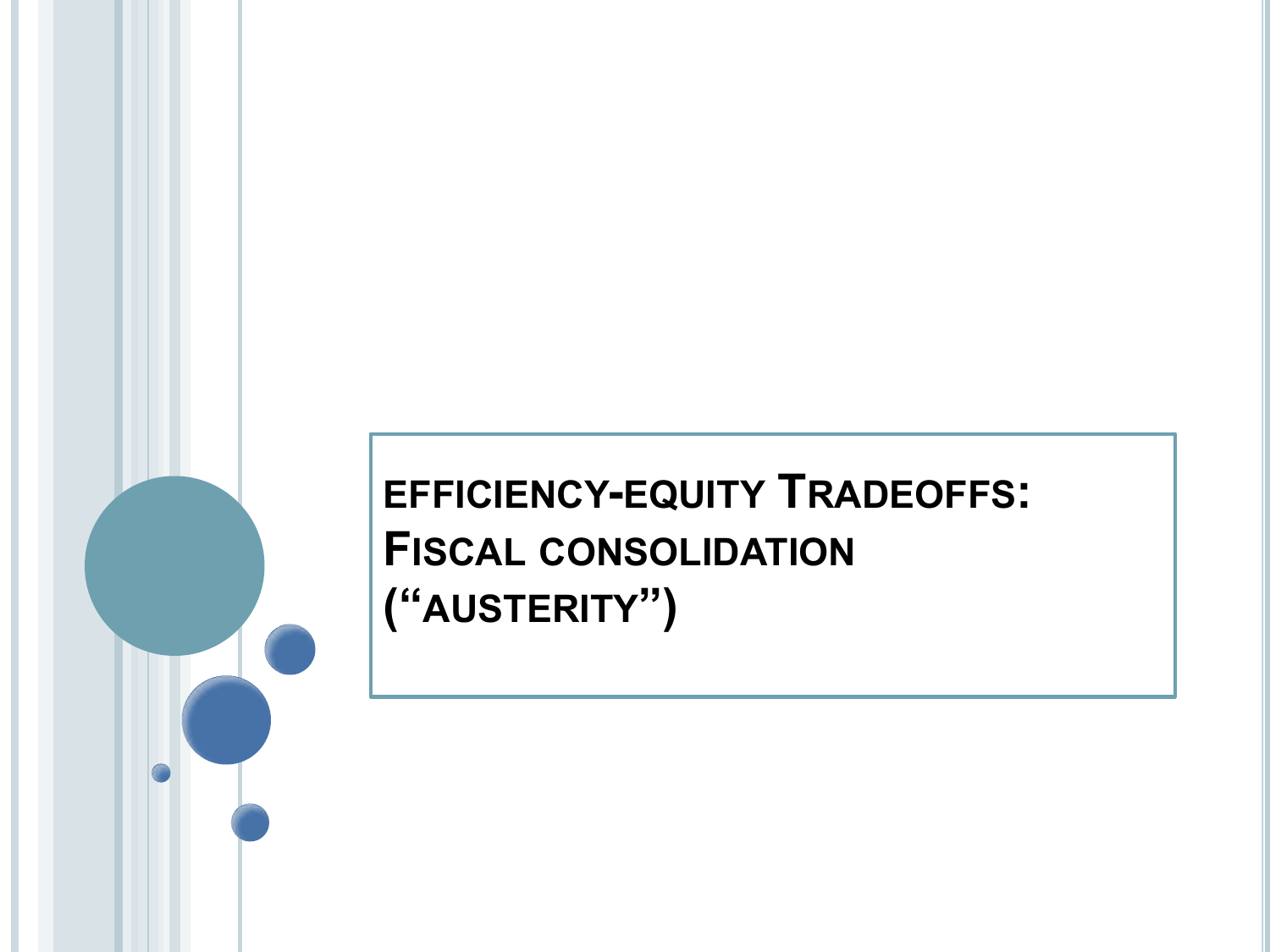## **FISCAL CONSOLIDATION: OVERVIEW**

- Public debt has been an obsession in some quarters, with a clarion call to reverse the build-up during the global financial crisis
	- to lay a foundation for growth
	- to insure against bad shocks in future
- Some countries want to run surpluses to pay down the debt, rather than let debt ratios decline organically through growth
- But paying back the debt rapidly may be the costlier option (Ostry et al., 2014)
- Evidence also suggests adverse distributional impacts of fiscal consolidation
- o Hence, given the evidence:
	- Better to live with high debt if fiscal space is ample
	- Design fiscal consolidation to mitigate distributional impacts
	- As in the case of capital account liberalization, use redistribution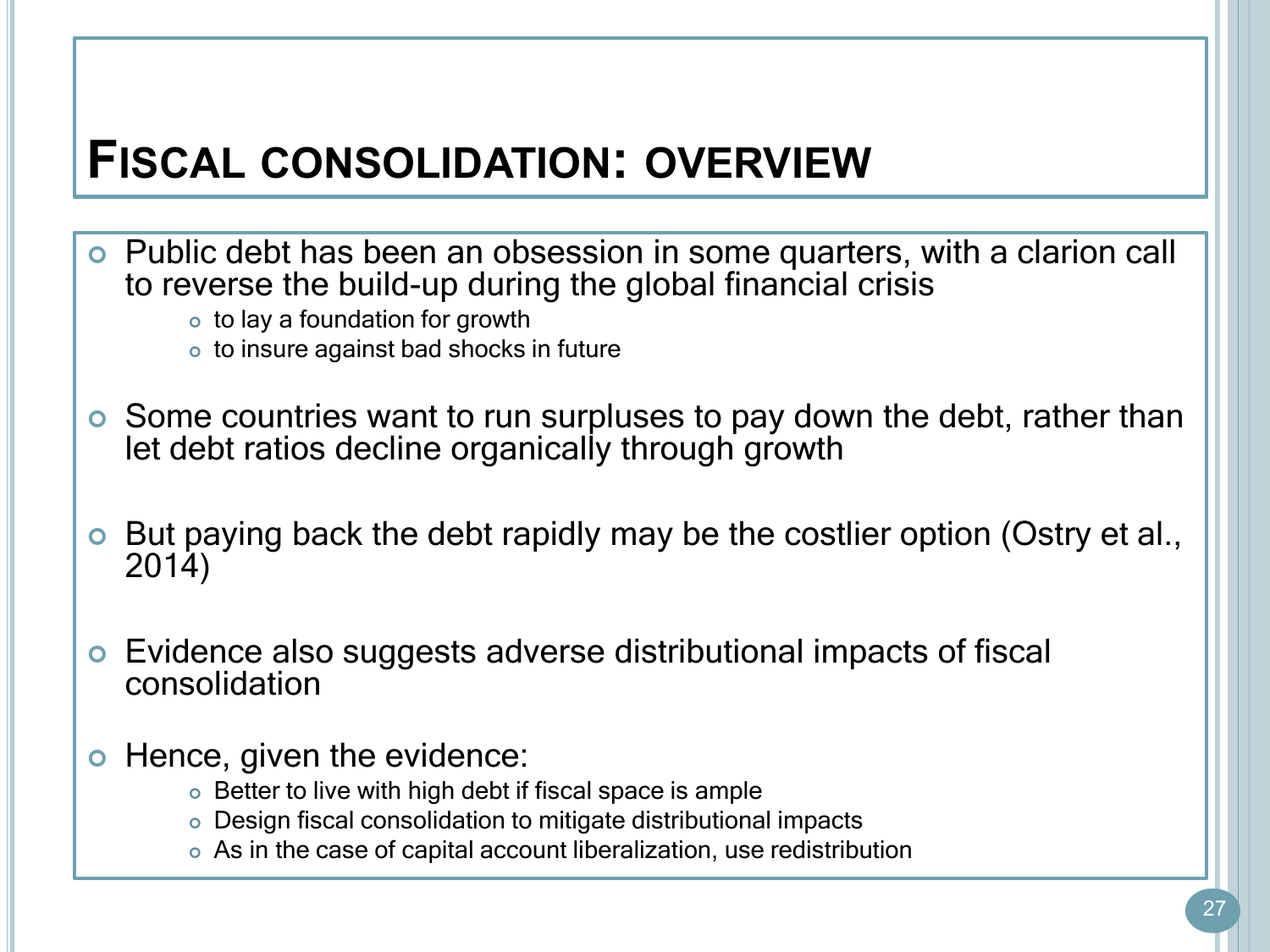## **SHOULD DEBT BE SCALED DOWN?**

### • Recent debates

- Maastricht? (60 percent of GDP)
- Reinhart and Rogoff? (90 percent of GDP)
- At which pace should we pay down this debt? (IMF, 2013)
- Theory provides little guidance
- But few questions asked about whether the debt needs to be paid down in the first place
- Focus is on countries with fiscal space (Mendoza and Ostry, JME, 2008)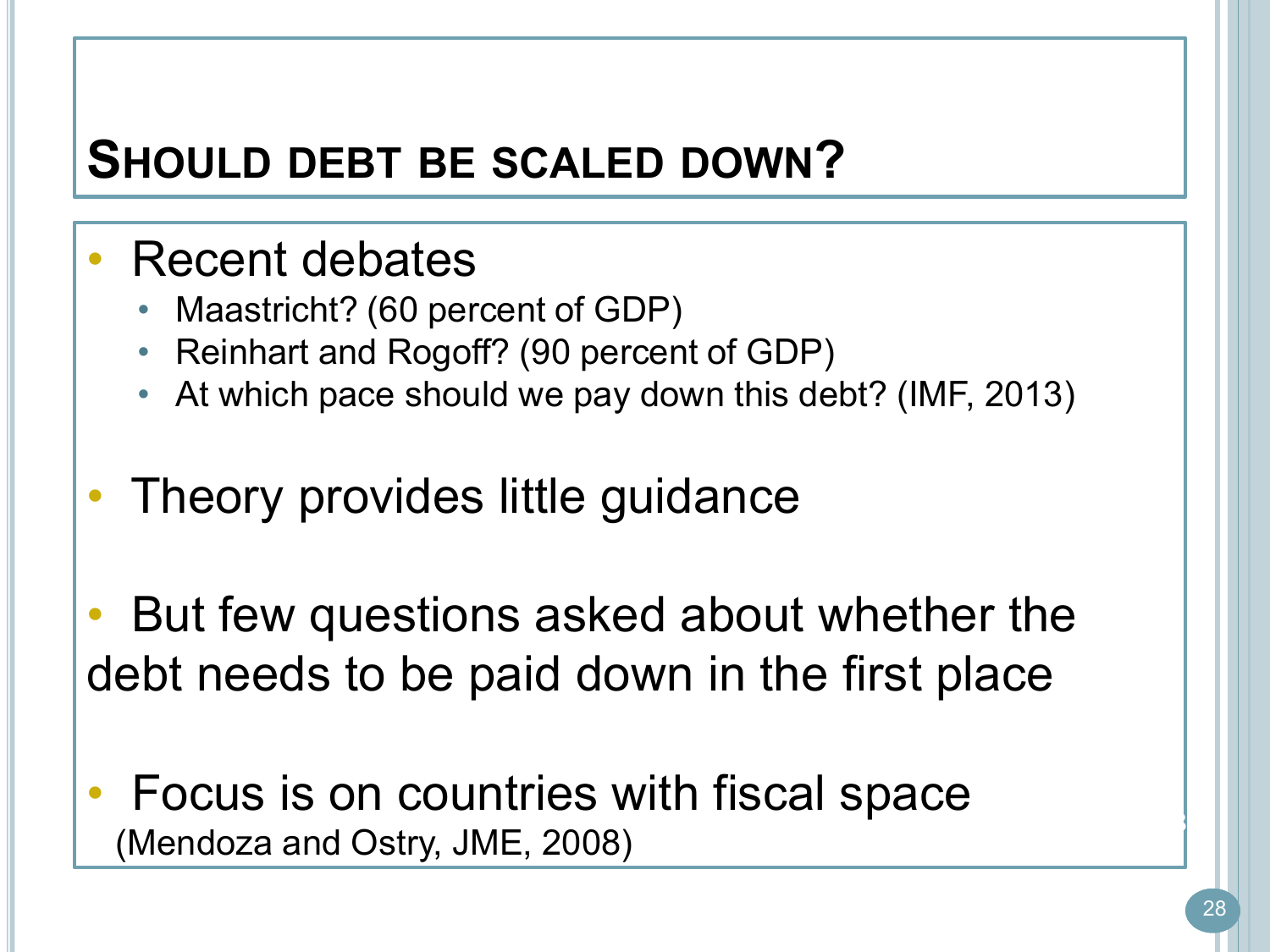### **OPTIMAL POLICY IS NOT TO REPAY DEBT!**

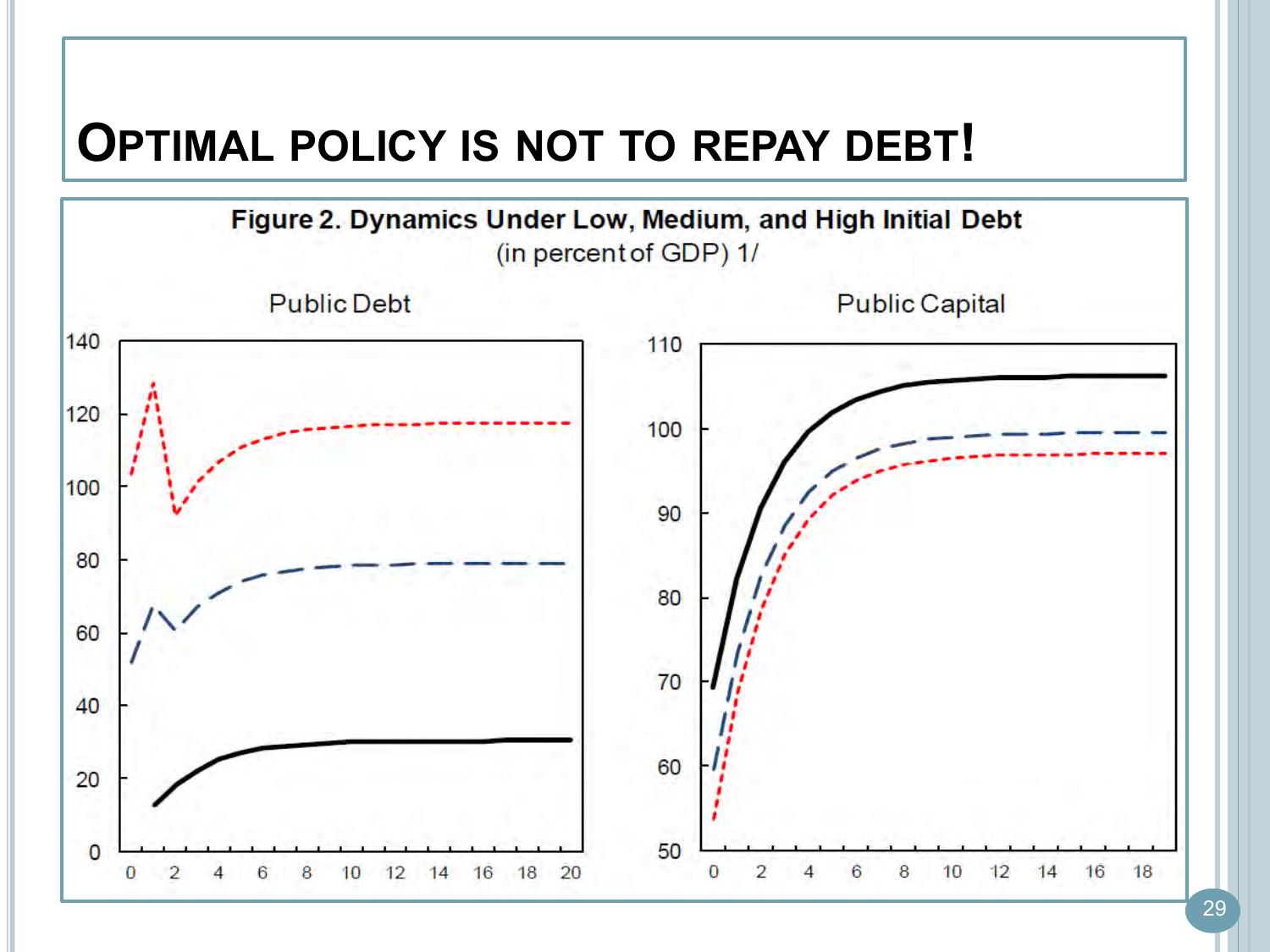### **THE COST OF INHERITED DEBT INDEED IS HIGH**



For an initial increase in public debt from 50 to 100 percent of GDP:

- GDP is about 2.5 percentage points lower permanently.
- The present value welfare cost of inheriting 50 percent of GDP higher debt is around 30 percent of the initial period consumption.

 $\mathfrak{g}_{\mathbb{Z}}$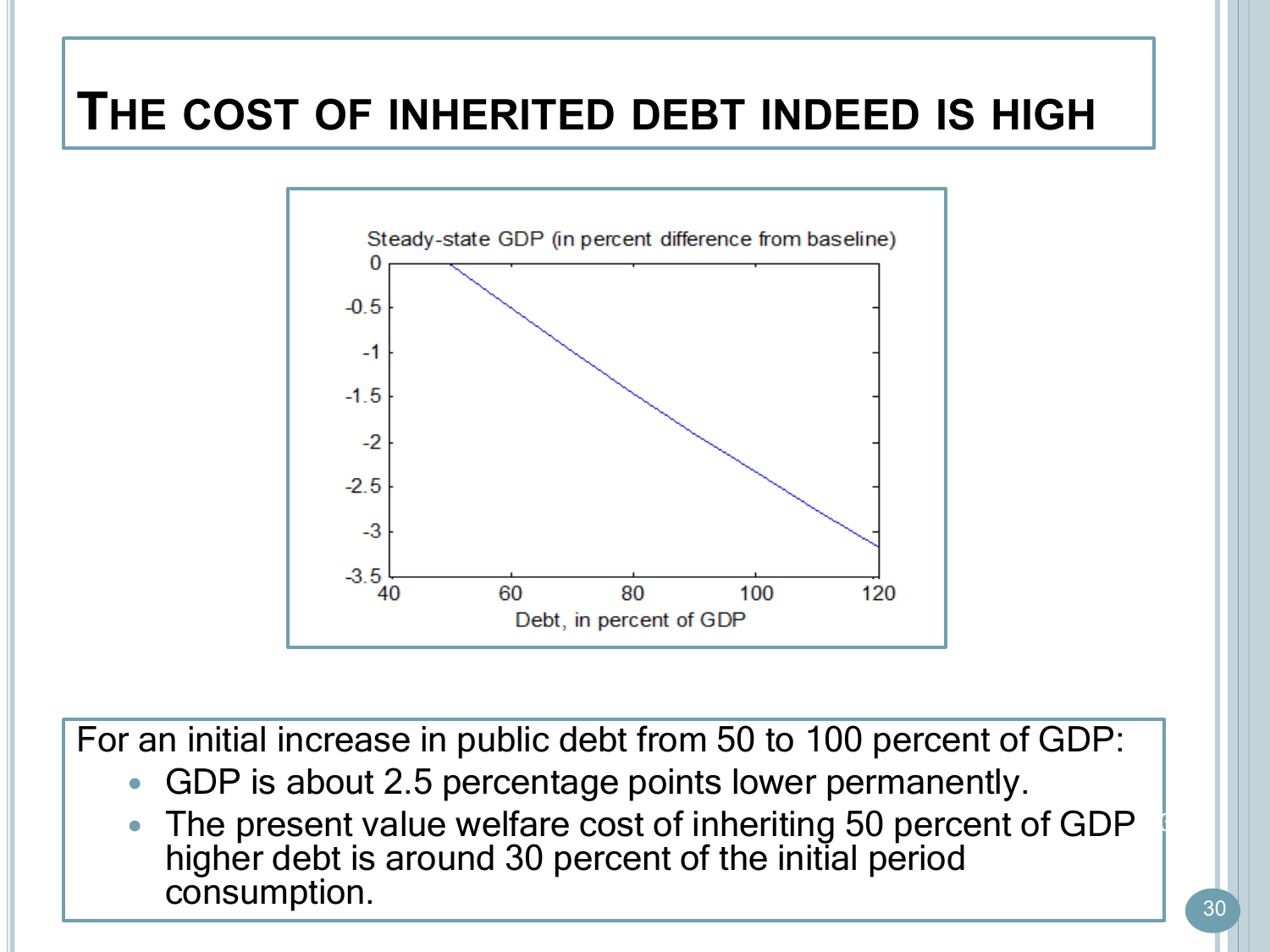## **BUT PAYING DOWN THE DEBT IS EVEN MORE COSTLY: DEBT IS A SUNK COST**



- Repaying 10 percent of GDP of debt reduces welfare by 2.7 percent of equivalent consumption (1.7 percent if spread over 10 years)
- The costs are convex in the speed and extent of consolidation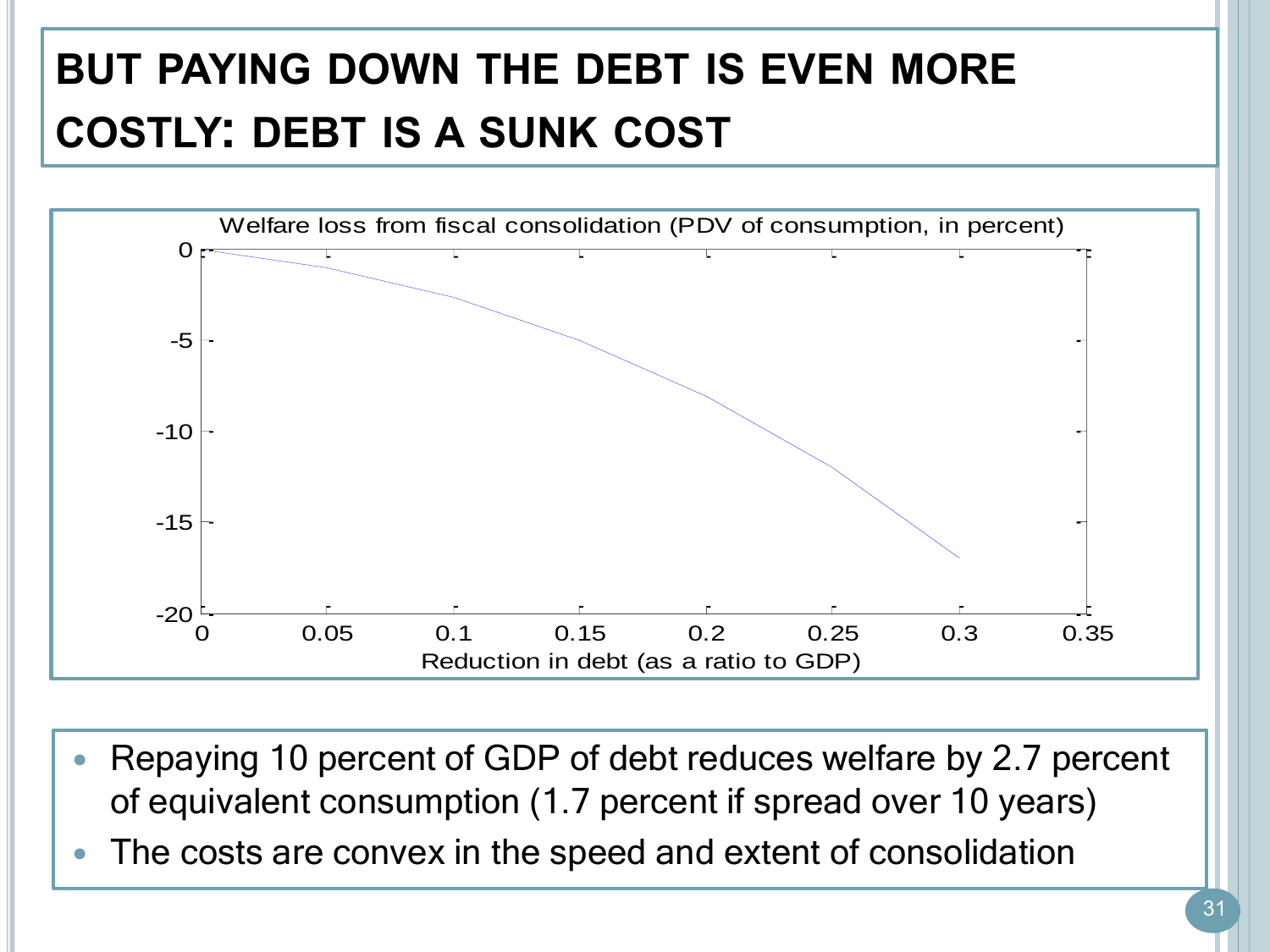### **CRISIS-INSURANCE BENEFITS OF LOWER PUBLIC DEBT ARE SMALL**

Correct but to evaluate this one needs a cost-benefit analysis.

- For debt =120 percent of GDP, the likelihood of a debt crisis is around 2.6 percent per year (Baldacci et al, 2011). o It is around 2.4 percent if debt is 100 percent of GDP
- Over a 20 year horizon, the expected number of crises is 0.52
- The cost of a fiscal crisis is around 15 percent of GDP
- Expected cost of fiscal crisis  $\approx 0.52*15 \approx 7.8$  percent of GDP
- If debt goes down from 120 to 100 percent of GDP Benefits =  $\triangle$  Expected cost  $\approx$  7.8 - 7.2  $\approx$  0.6 percent of GDP
- Compare this to the distortionary costs of bringing debt down Cost  $\approx$  5 percent of GDP
- In any case, more than one way to get debt/gdp down in good times. Better the denominator does the work, rather than target overall surplus.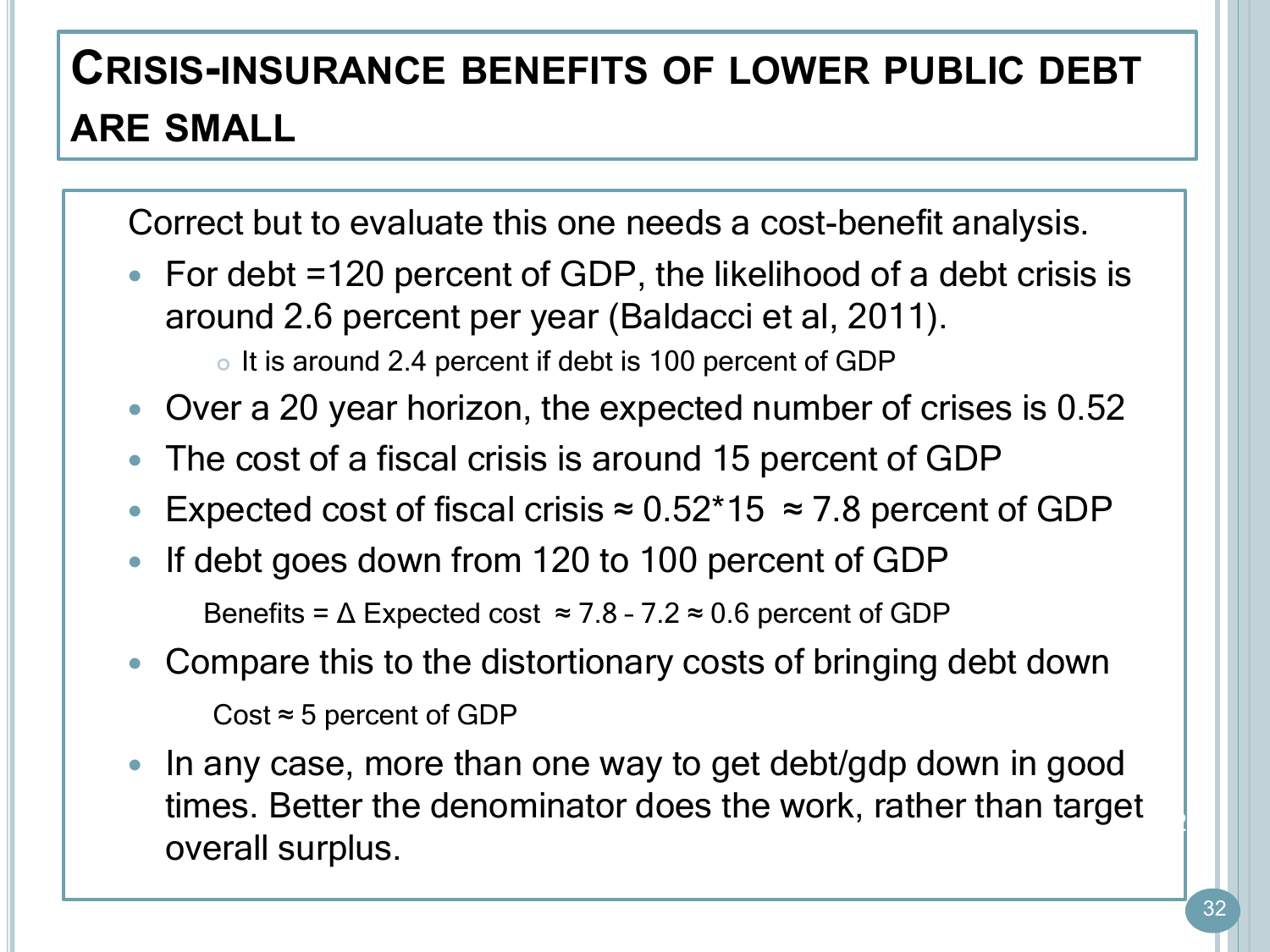## **AUSTERITY IS BAD FOR INEQUALITY**

- o Historically, episodes of fiscal consolidation have been followed by:
	- a sharp-rise in long-term unemployment, which is an important channel for increases in inequality
	- a bigger contraction in wages than in profits
	- an increase in the Gini coefficient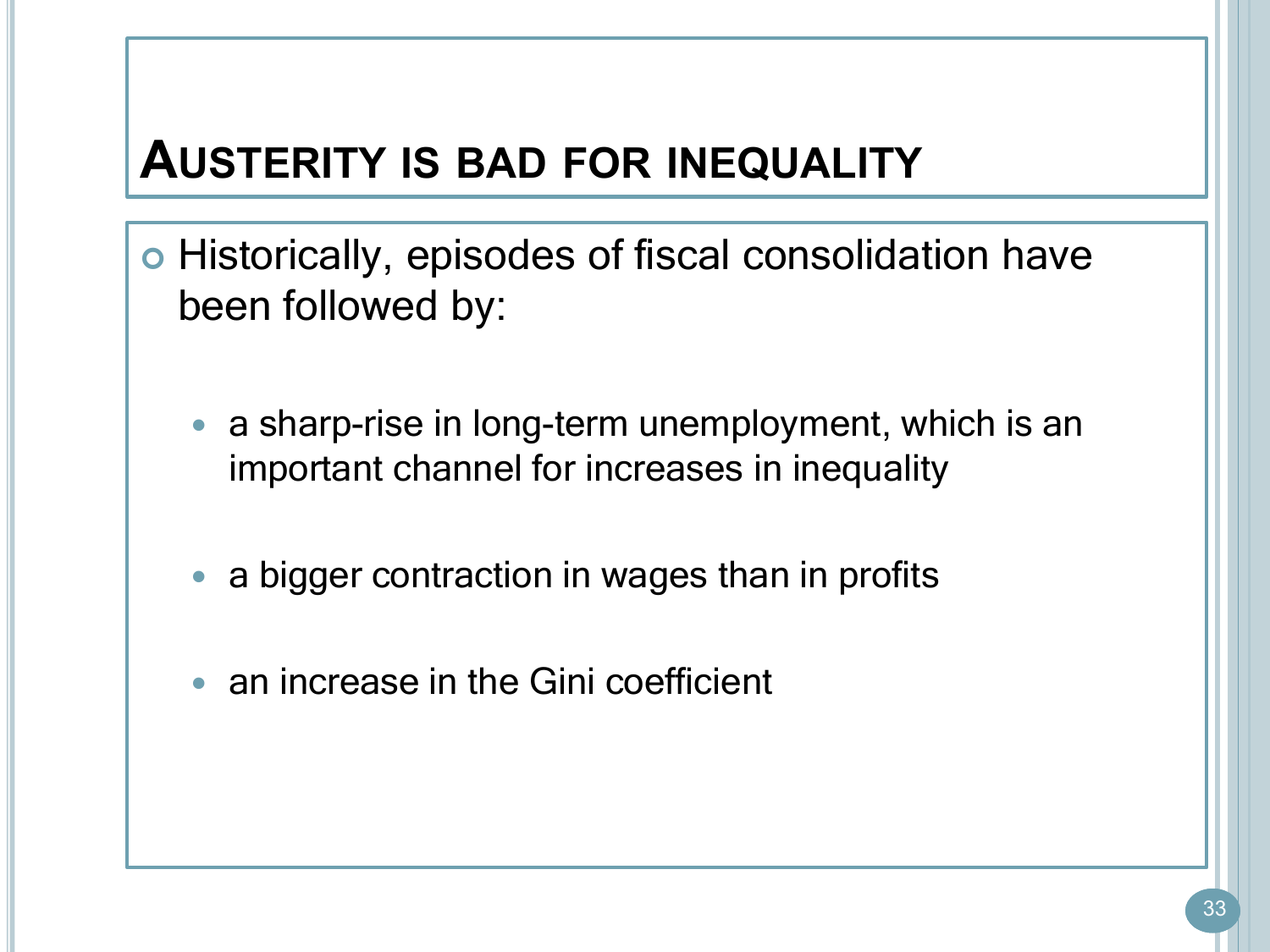### **EFFICIENCY-EQUITY EFFECTS OF AUSTERITY**



Estimated impact on growth and market Gini following an episode of fiscal consolidation. Episodes are based on the narrative approach. Estimates are based on an autoregressive distributed lag model (ARDL). The horizontal scale is in years before or after the episode. The vertical scale shows percent change. See Ostry, Loungani and Furceri (2016, F&D) for details.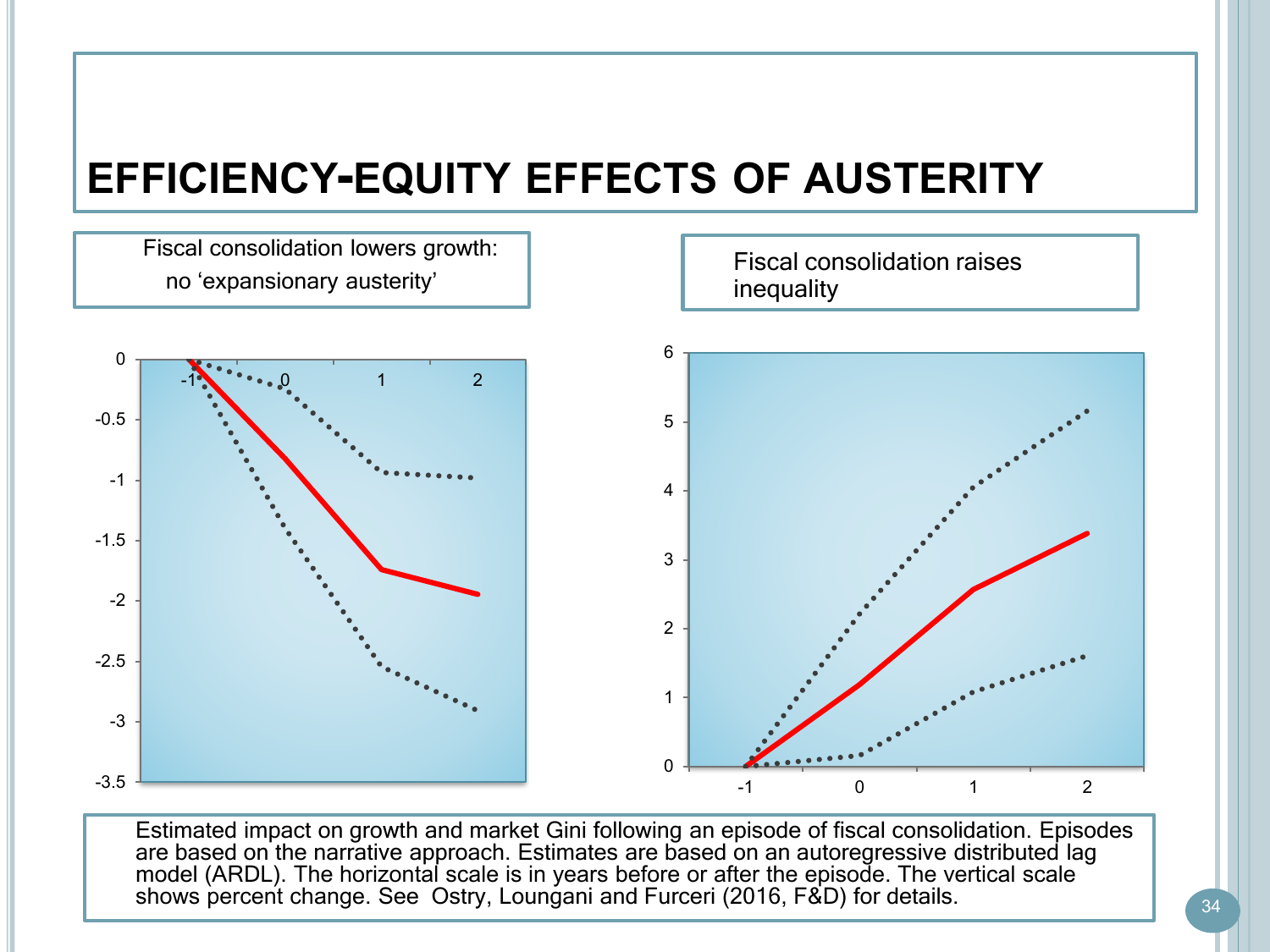## **THE BROAD MESSAGE…**

A 'business-as-usual' view would recommend:

- Continue to focus on raising aggregate growth,
	- Say 'I feel your pain' to those not sharing in the growth Redistribute more if needed to pacify those discontented
- Press ahead with all manner of structural reforms
	- In particular, push ahead with capital account liberalization
- On macro policies:
	- Scale down public debt rapidly from current levels